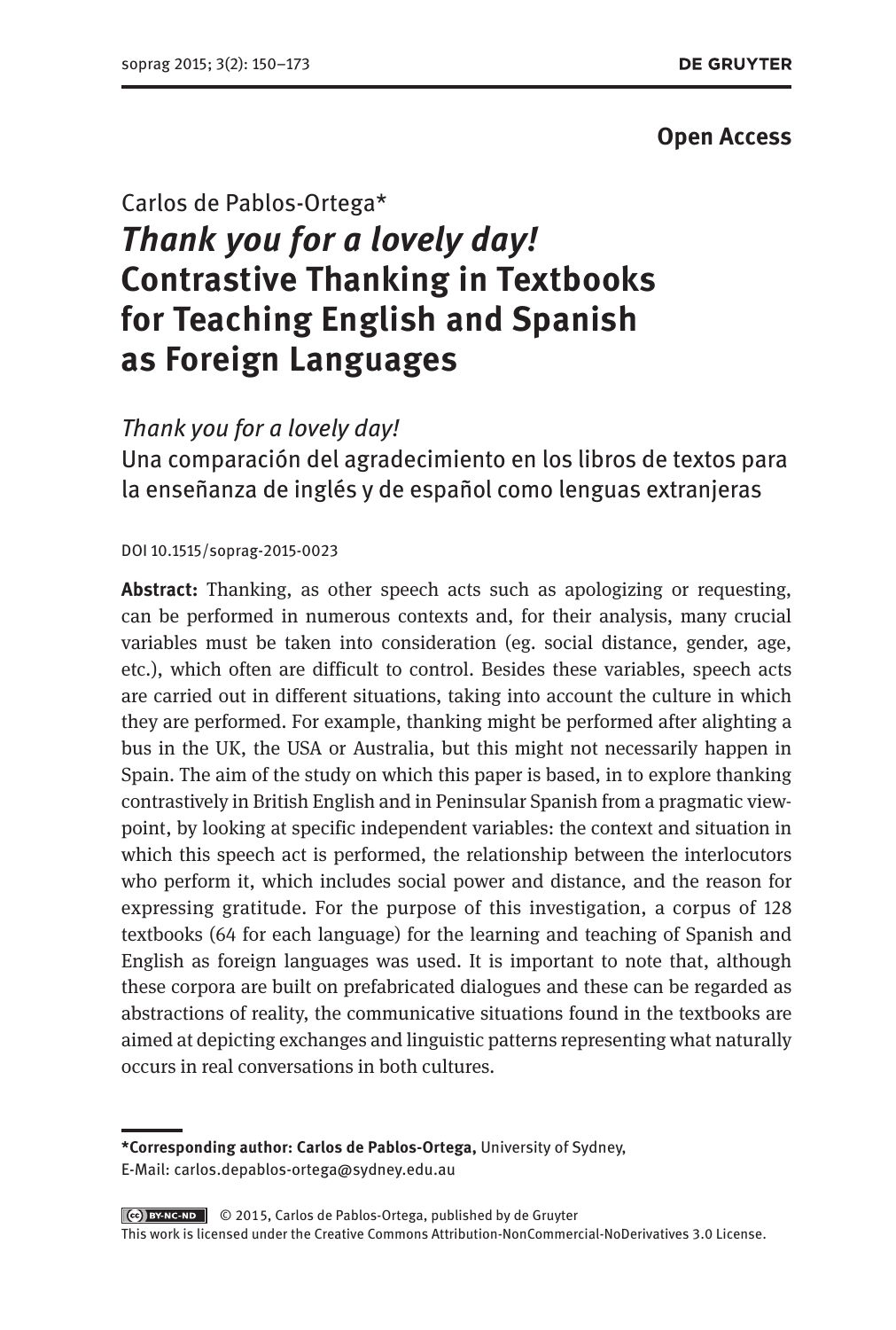**Keywords:** Contrastive Pragmatics, Language Learning, Politeness, Speech Acts, Thanking

**Resumen:** El agradecimiento, al igual que otros actos de habla como las disculpas o las peticiones, se lleva a cabo en contextos variados y, por lo tanto, para su análisis es necesario tener en cuenta numerosas variables (la distancia social, el sexo, la edad, etc.) que son, a menudo, difíciles de controlar. Junto a estas variables, los actos de habla se llevan a cabo en diferentes situaciones teniendo en cuenta una cultura específica. Por ejemplo, se suelen dar las gracias al conductor después de bajarnos del autobús en el Reino Unido, en los Estados Unidos o en Australia, pero es un acto que no suele realizarse en España. El objetivo del estudio que aquí se presenta es explorar el agradecimiento desde un punto de vista pragmático-contrastivo en el inglés británico y el español peninsular. Para llevarlo a cabo, se han tenido en cuenta una serie de variables independientes específicas: el contexto y la situación en la que se lleva a cabo el acto de agradecer, la relación entre los interlocutores (la distancia y el poder social) y el motivo por el que se expresa el agradecimiento. En esta investigación se empleó un corpus de 128 libros de texto (64 para cada lengua) destinados a la enseñanza de español e inglés como lenguas extranjeras. Es importante señalar que, aunque este corpus de análisis se ha construido a partir de diálogos prefabricados y que éstos pueden considerarse abstracciones de una realidad, el objetivo de las situaciones comunicativas, que se muestran en los libros de texto, es mostrar intercambios y patrones lingüísticos que intentan simular conversaciones e interacciones reales en las dos culturas.

**Palabras clave:** Actos de Habla, Agradecimiento, Aprendizaje de Lenguas, Cortesía Verbal, Pragmática Contrastiva

## **1 Introduction**

In this paper I will look at the representation of thanking in the materials used for the teaching of Spanish and English as foreign languages (FL). Previous research has explored thanking as a speech act (SA), the contrastive examination of thanking from a pragmatic viewpoint and the analysis of teaching materials, which take into account the development of pragmatic competence in a FL.

Investigations on thanking have focused on its realization from a linguistic point of view, including both its pragmalinguistic and sociopragmatic dimensions. Thanking is a speech act which has been analysed according to the way in which it is performed and in its relationship with other speech acts within the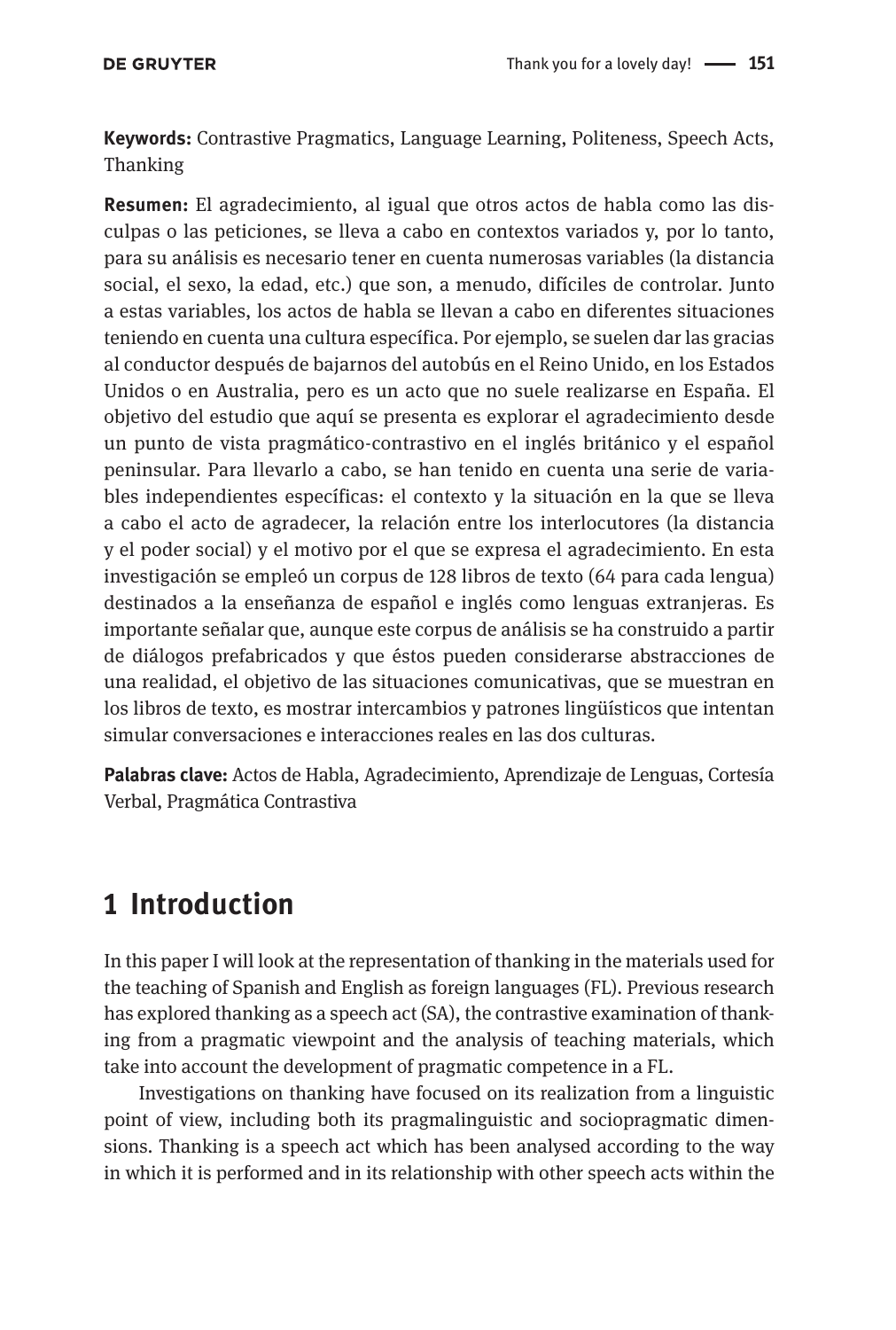same language (Aijmer, 1996; Coulmas, 1981; Kumatoridani, 1999). Terkourafi (2011) took a slightly different direction in the investigation of thanking, analysing it contrastively (Cypriot Greek and English) from a semantic perspective along with the expressions *sorry* and *please*.

The realization of thanking has been explored when performed by native and non-native speakers of a language (Eisenstein and Bodman, 1986; Dumitrescu, 2005; Hickey, 2005; Wong, 2010). Other researchers have studied the differences in thanking formulae between English and other languages as English-Italian (Aston, 1995), English-Japanese (Ferrara, 1994) and English-Spanish (Díaz Pérez, 2003).

The study carried out by Eisenstein and Bodman (1993) investigated the production of various forms of gratitude expressions by native and non-native speakers of American English while Hinkel (1994), using the same type of informants, analysed how appropriate certain thanking expressions were in specific contexts. Okamoto and Robinson (1997) studied determinants of gratitude expressions in British speakers, and Giannoni (1998, 2002) and Hyland (2003, 2004) investigated acknowledgement texts in research articles and in graduate dissertations respectively. The investigation by Schauer and Adolphs (2005) explored the similarities and differences of gratitude expressions used in a discourse completion task and in a five-million-word corpus of spoken English, examining the advantages and disadvantages of both data sets with regard to the language-teaching context. Contrastive work has been devoted to the representation of thanking in the materials used for teaching and learning Spanish as FL (de Pablos-Ortega, 2011a, 2011b) and the perception of English native speakers towards the absence of thanking in Spanish (de Pablos-Ortega, 2010). Despite the research studies carried in the area of thanking, more contrastive pragmatic studies are needed with a view to exploring when and in which specific communicative situations the SA of thanking is used across languages.

Salazar Campillo (2007, p. 209) states that studies "on the analysis of the presentation of pragmatics in textbooks point to a lack of pragmatic information". Much research has focused on the contrastive analysis of interactions found in the textbooks and their realization in spontaneous or prefabricated dialogues (for example, soap operas). Some studies, Grant and Starks (2001) and Bardovi-Harlig, Hartford, Mahan-Taylor, Morgan and Reynolds (1991), have investigated conversational closings and other discourse features (Gilmore, 2004). In Gilmore's study, interactions from seven textbooks were chosen and contrasted with comparable authentic interactions. The work carried out by Vellenga (2004) aimed at establishing the amount of pragmatic information, both from quantitative and qualitative viewpoints, included in English as FL textbooks. In the same area, Lanteigne and Crompton (2011) analysed the use of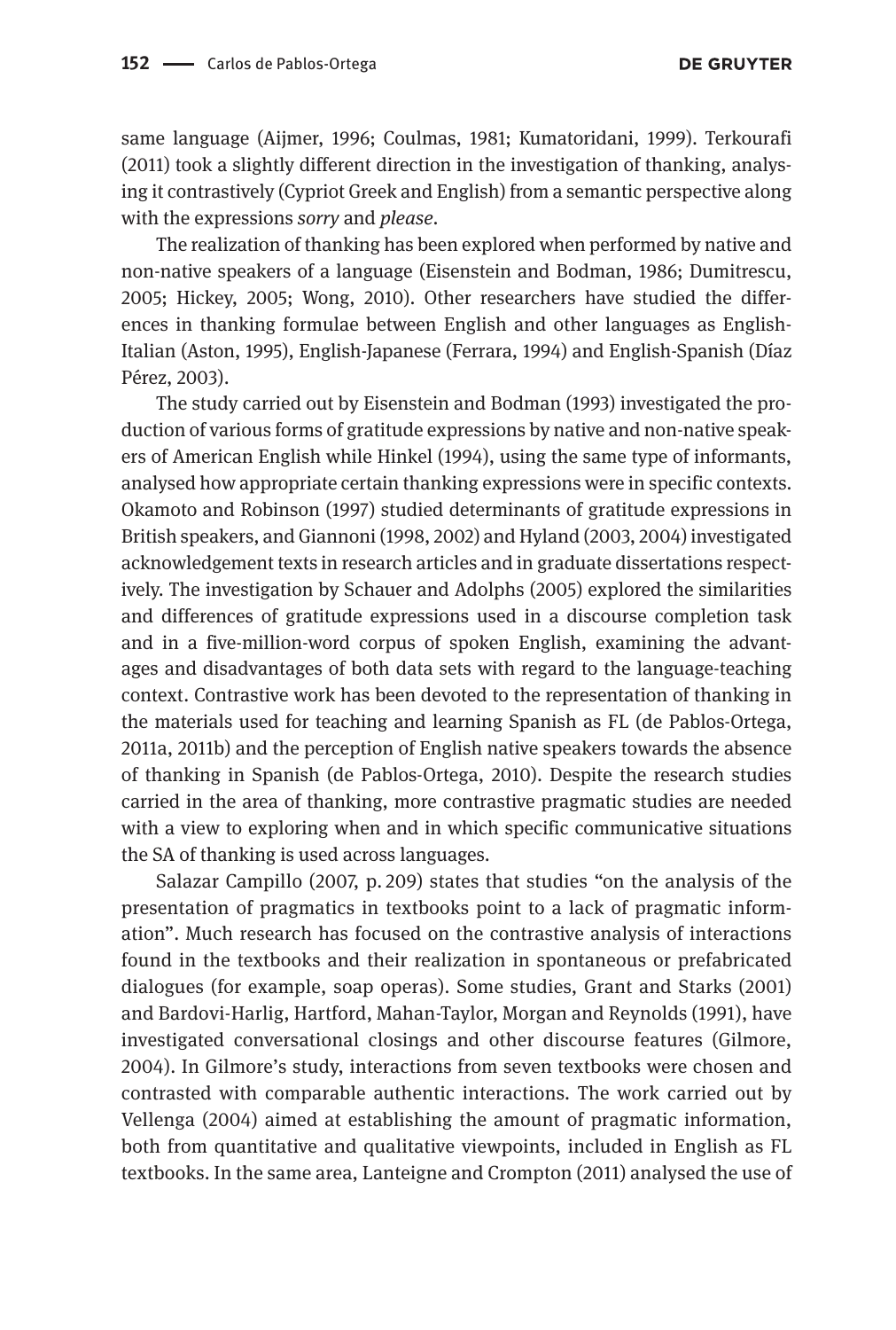*thanks to you* in the Corpus of Contemporary American English and the British National Corpus in order to gain insights for English language instruction  $/$ assessment in the American context. From the same variationist perspective, Rüegg (2013) investigated thanking responses taking into account the socioeconomic level in English of the respondents.

Given the work carried out so far in the field of pragmatics with regard to the expression of thanking and its representation in textbooks for the teaching of FL, this paper presents a new direction in the study of thanking which stems from its presence in the materials used for the teaching of FL from a contrastive perspective. The results of the investigations will help establish parallels in the pedagogical approaches for FL learning in English and Spanish and will serve as a platform for future studies on the expression of gratitude.

# **2 Theoretical framework: Thanking and its classification parameters**

Thanking is a speech act which generally comprises four main elements (de Pablos-Ortega, 2011a):

- 1. the sender or benefactor: one of the interlocutors that performs the SA of thanking.
- 2. the receiver or beneficiary: the interlocutor  $/s$  who receives the benefit of this SA. In some cases thanking is performed in front of an audience.
- 3. the beneficial action or act that triggers the performance of the SA.
- 4. the specific object or element that is exchanged in the thanking action or the action for which the SA is performed. One example representing this last case would be, when thanking someone's service (a waiter in a restaurant) or when acknowledging someone's help (a student thanking a teacher for an explanation during a seminar).

Generally speaking, when analysing and researching the speech act of thanking, the following independent variables need to be taken into consideration:

- 1. the personal and individual characteristics of the sender and the receiver: gender and age,
- 2. the origin and cultural background of the interlocutors,
- 3. the relationship between them: social distance (the degree of familiarity) and social power (the degree of social (im)balance: hierarchy or equal status),
- 4. the specific characteristics of the object (in this case associated with the SA of thanking) whether the benefit associated with the SA is tangible or verbal,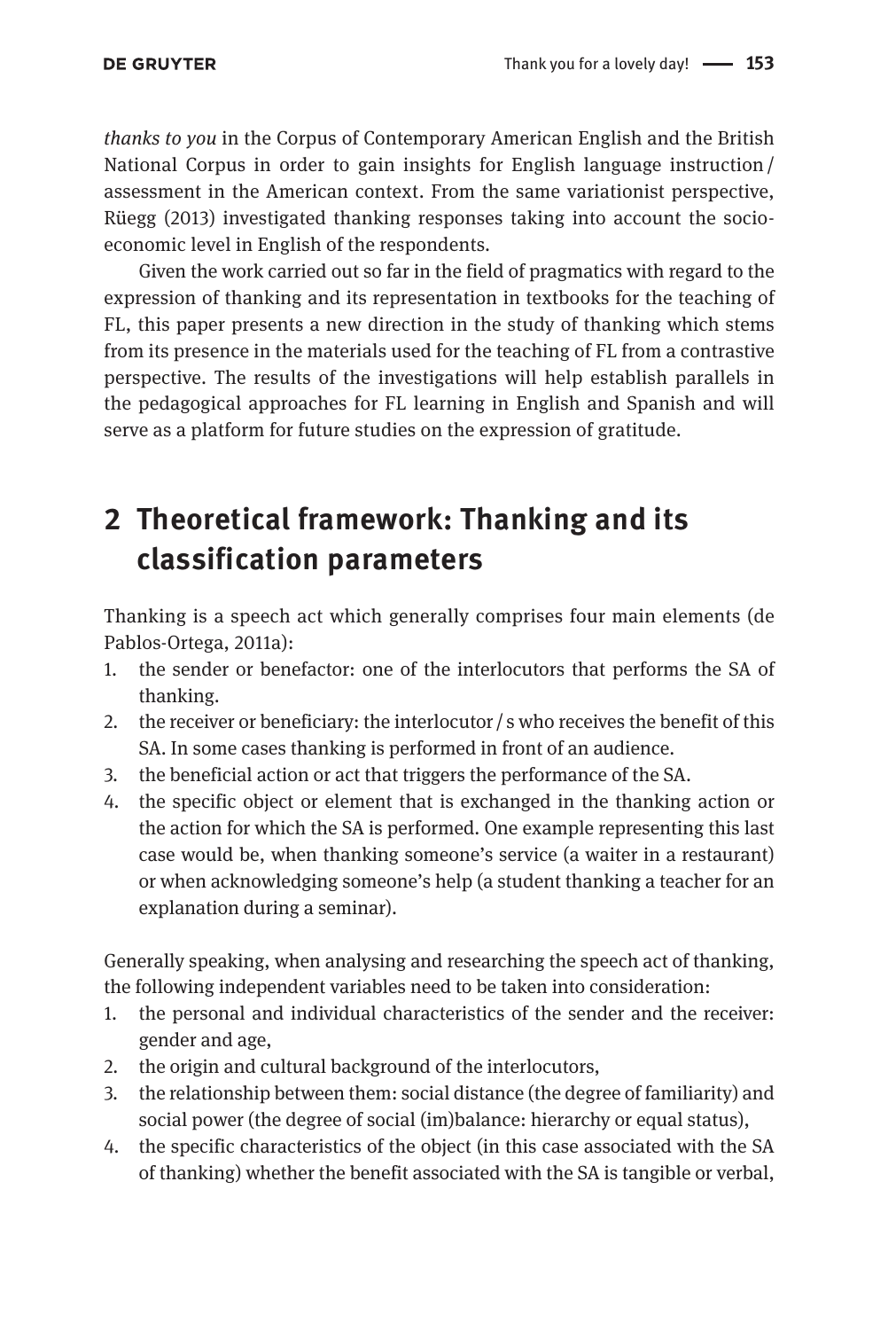- 5. the specific type of action linked to the performance of a speech act (e. g. provision of help, goods, etc.),
- 6. the context in which the SA takes place (public places shops, banks, hotel, etc. or private contexts – someone's house).

It might seem apparent that thanking is a speech act usually performed in similar situations. However, previous research shows that the frequency of use varies between cultures. The study conducted by de Pablos-Ortega (2010) compared the attitudes of two English-speaking groups of informants (British and Americans) towards the absence and less frequent use of thanking formulae in Spanish. The results showed that:

(T)hanking in the British culture is a necessary speech act in certain contexts and, if absent, the British will consider it a sign of rudeness, showing a lack of consideration, thus producing a negative attitude. These results contrast with those provided by the English speakers of American nationality, as they seem not to have an attitude so negatively marked as the British. (de Pablos-Ortega, 2010, p. 161).

In the present study, a pragmatic classification of thanking (de Pablos Ortega, 2011) has been used in order to control the independent variables posed by this specific SA.

Table 1 takes into account three variables: the characteristics of the object for which gratitude is expressed, the action linked to this SA, and the context in which it takes place. Other variables are difficult to control when analysing thanking exchanges in textbooks for teaching FL. This is due to the fact that the exchanges found in the textbooks often do not specify certain information about the interlocutors: gender, age and origin or cultural background, hence the reason for opting not to factor in these variables.

Within the classification of thanking, category number 3 includes actions and services. These are of two different types: i) actions and services which are part of the interlocutor's work or duties and ii) actions and services which are not necessarily part of the interlocutor's work or obligation.<sup>1</sup>

**Table 1:** *Classification of thanking from a pragmatic dimension (de Pablos-Ortega, 2011a)*.

- 1.1 Acceptance or rejection of offers / an offer.
- 1.2 Invitation (ex-post or ex-ante).

<sup>1.</sup> Thanking for offers or invitations.

**<sup>1</sup>** For a more detailed explanation and exemplification of these categories in the classification, please consult the study by de Pablos Ortega (2011a).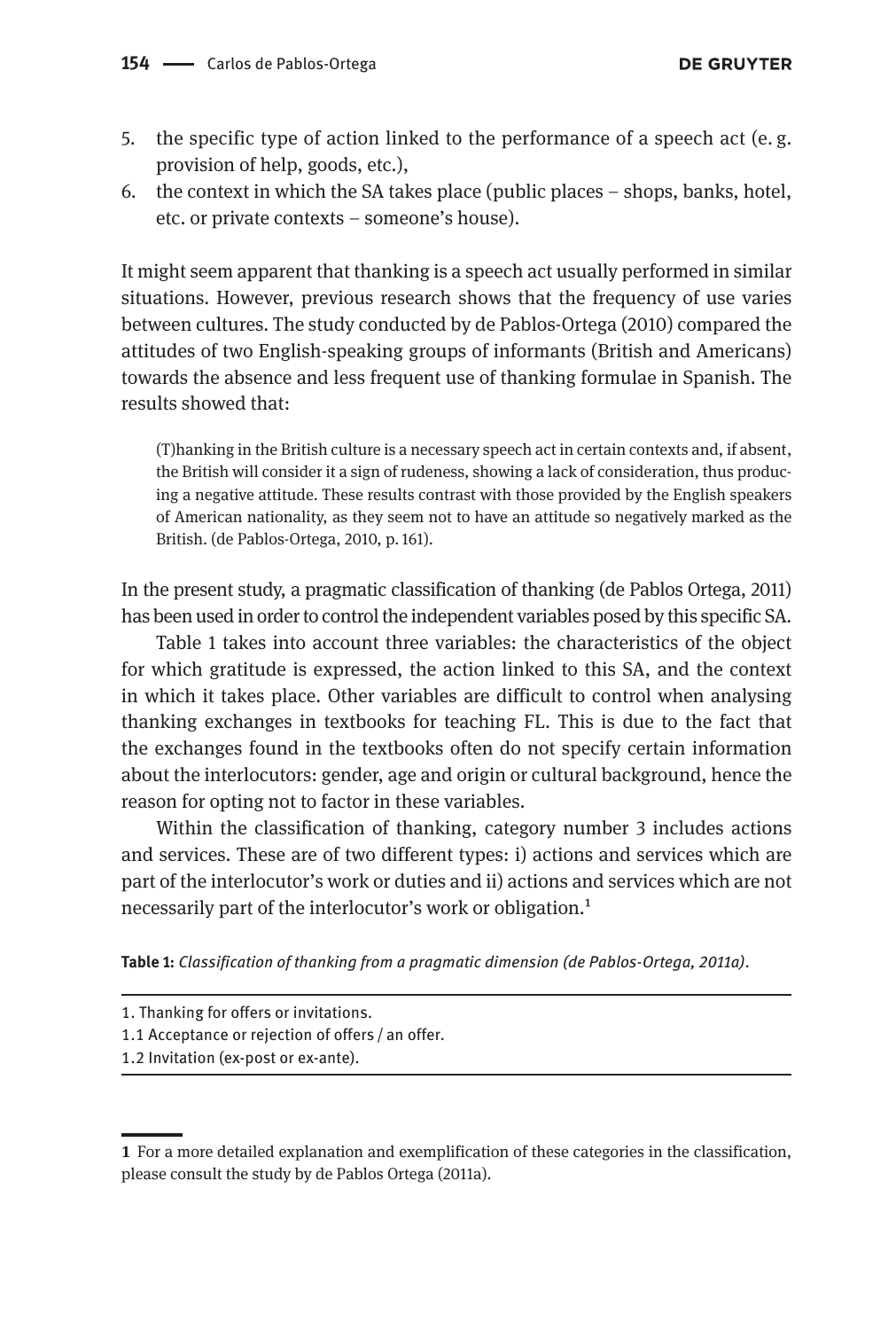#### **Table 1:** *(continued)*

2. Thanking for receiving goods. 2.1 Non-material goods. 2.1.1 Receiving information previously requested. 2.1.2 Receiving good wishes and congratulations. 2.1.3 Receiving a compliment. 2.1.4 Receiving help and receiving permission. 2.2. Material goods. 2.2.1 Receiving objects and presents. 2.2.2 When borrowing objects. 3. Thanking for services rendered and performance of an action. 3.1 Reaction or answer to a service rendered. 3.2 Reaction or answer to the performance of an action. 4. Thanking in greeting rituals.

## **3 Methodological considerations**

In order to ascertain the differences in the situations when a gratitude expression is used in the UK and Spain, materials for the teaching and learning of Spanish and English as FL were used as corpora. One hundred and twenty eight textbooks were selected, sixty-four for each language. These textbooks (Appendix 1), all published in the UK and in Spain between 1985 and 2010, are aimed at learners of English and Spanish as FL and represent linguistic proficiency levels from A1 to C1 according to the Common European Framework of Reference for Languages. The books were selected taking into consideration two criteria: their publication by varied publishing companies, both from the UK and Spain, so that different teaching pedagogical and methodological approaches could be incorporated, and the representation of all linguistic levels, from beginners level (A1) to proficiency (C1).

To compare the performance of thanking in different interactions, every dialogue in which the SA was performed was extracted from the corpora. The criteria used for identifying these situations was: firstly, the thanking formulae in both Spanish and English, found as follows *gracias* ('thank you', 'thanks'), *muchas gracias*/ *muchísimas gracias* ('thank you very much']); and secondly, thanking formulae included in the scripts of conversational exchanges (those occurring in written discourse, as for example in a letter, were not taken into account). Besides the thanking formulae stated above, the speech act of thanking can be carried out / performed by using other linguistic choices such as: *I really appreciate that*, *you saved my life*, *you shouldn't have done it*, etc. However, these have not been taken into consideration in this study.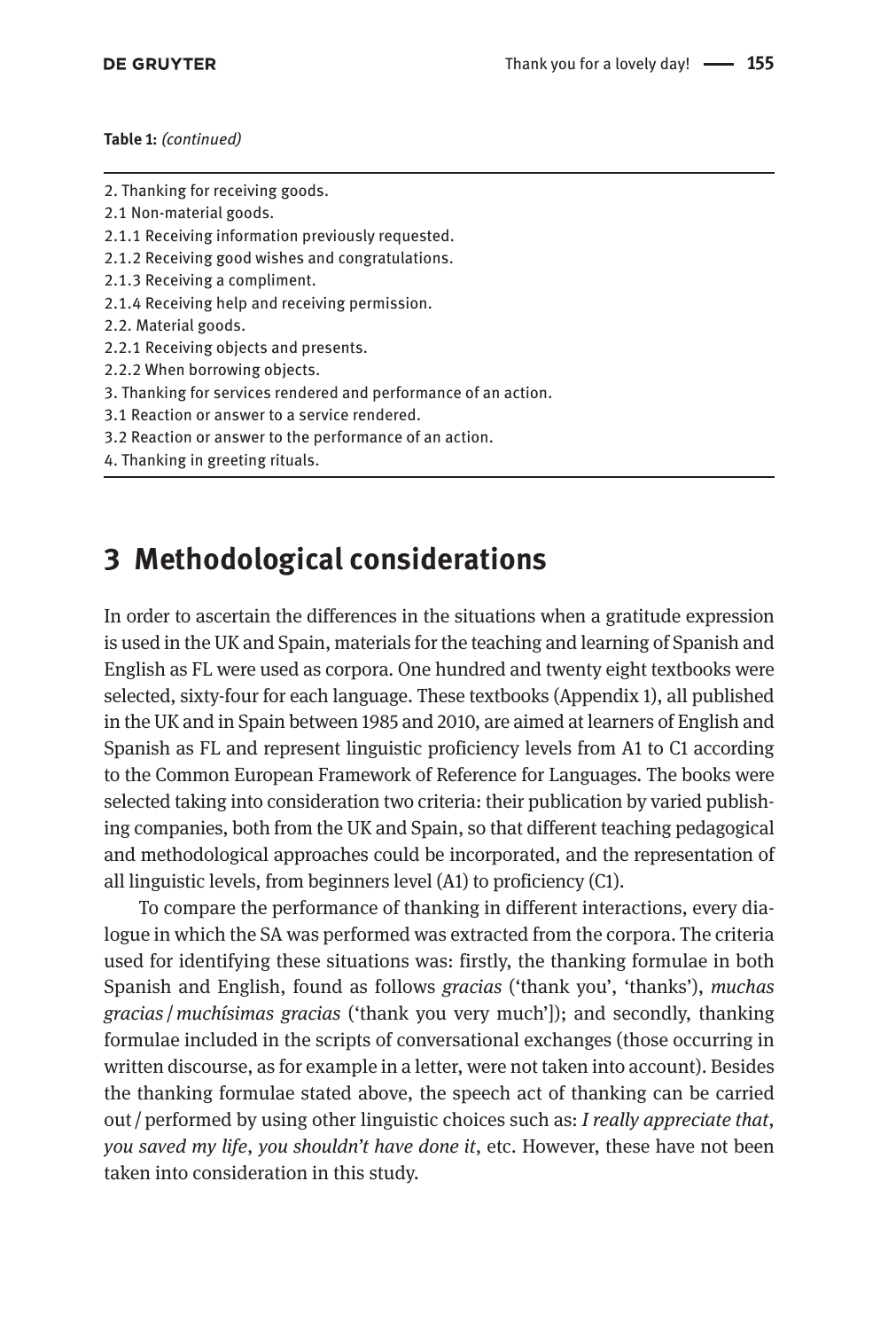Most conversational exchanges in the textbooks, in the form of dialogues, are usually found in the introductory sections of the chapters of the textbooks. These conversations are generally used as introductory elements of the chapters and employed to present the grammatical or lexical components which are to be studied. In addition, other conversations which were extracted and analysed for the study appear in the listening comprehension activities, which are gathered in the transcript sections at the end of the textbooks. Thanking formulae were usually located at the end of these interactions and were often used as conversational closing signals.

A total of 1,382 situations were found in the corpora: 878 situations for the English corpus and 504 situations for the Spanish. The type of thanking formulae found (Graph 1) was similar in both languages, except for the use of *cheers*, an informal thanking formula in British English. It is important to observe that the English corpus presents a wider variety of thanking expressions when compared to the Spanish. For example, in English there are two expressions: *Thank you (for) and thanks (for)*, the last being slightly more informal, whilst in Spanish there is only one equivalent for both: *gracias (por)*. When gratitude is intensified in, for example, *thank you very much (for)* and *thanks very much (for)*, the same happens in Spanish, only one equivalent is found: *muchas gracias (por)*. However, in Spanish there is an even more intensifying thanking formula: *muchísimas gracias (por)*, which does not have a direct equivalent in English. It is interesting to note that the thanking formula *thanks a lot* was not found in the English corpus.



**Graph 1:** *Thanking formulae distributions found in corpora.*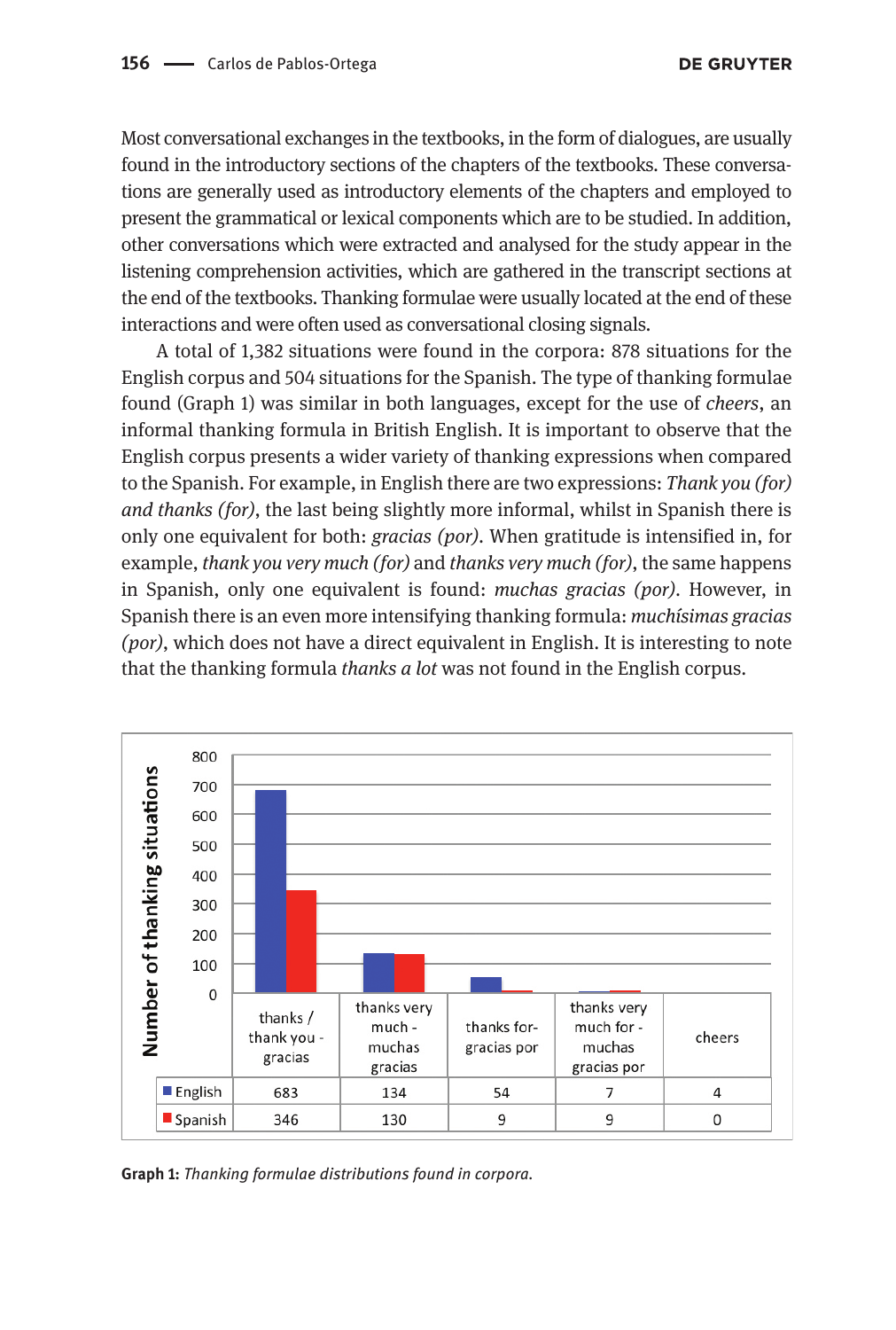Once the situations were extracted from both corpora, firstly they were categorised following the classification for thanking from a pragmatic perspective, as shown previously in Table 1. The thanking situations were then quantified in order to establish a comparison between the representations of thanking between both corpora. Results of the preliminary analysis confirmed a significant difference in the number of thanking expressions in both corpora and some discrepancies in the pragmatic use of this speech act in both languages.

The contrastive analysis was carried out taking into consideration the following independent variables: the social distance and social power between interlocutors and the type of action or object for which thanking was performed. The presence or absence of thanking expressions is quite often dependent on the social distance or the social power that exists between the participants in the interaction. The contextual information included in the thanking situations extracted from the conversational exchanges of the textbooks helped identify these independent variables: social distance and power. As Leech indicates (1983), social distance is a factor directly linked to socio-pragmatic principles and the usage variations associated with a language. The wider the social distance between participants, the higher the frequency of some specific formulae expressing politeness; in this case, thanking expressions. According to Brown and Levinson's (1987) model of politeness, thanking can be categorised as a face threatening act for the receiver. Speakers choose strategies to minimise face threats by assessing the weight of the act which takes into account the distance and power between the interlocutors and the cost of the action. So face threatening acts are computed considering the social distance between hearer and speaker, the power that the hearer has over the speaker, the cost of the action and the degree to which the act is considered as an imposition in the culture that the speaker and the hearer belong to (Brown & Levinson, 1987).

The type of object or action is a determinant factor in the presence, or perhaps absence, of this studied speech act. Thanking tends to be a necessary polite formula when the object is of a material nature, unlike the object of a non-material nature. These can be material goods, which refer to a present, a drink, etc., or non-material goods, which denote non-physical objects such as information, directions, help, etc.

There are two independent variables which were not factored into the analysis of the thanking situations, as they were difficult to establish from the information given in the exchanges and interactions found in the textbooks. These variables are the gender and age of both sender and receiver, and their origin and cultural background. As stated above, the main aim of the study is to explore the context in which thanking is performed and the reasons for expressing gratitude, therefore gender and age of the interlocutors are not determined aspects in order to reach the objective.

A contrastive examination of the interactions was also conducted taking into account the distribution of thanking interactions across the language levels of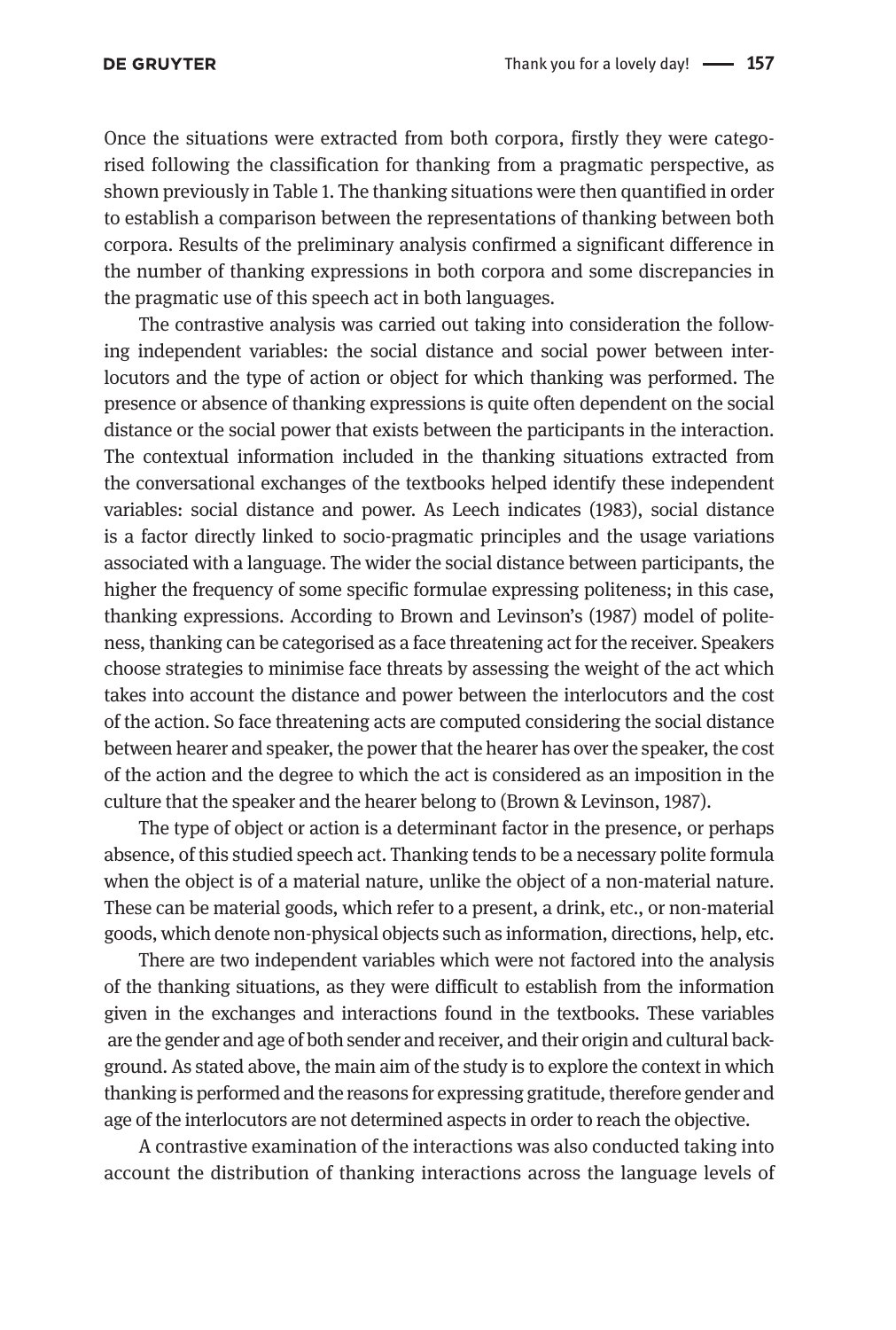the Common European Framework of Reference (CEFR) for the Study of Foreign Languages. The textbooks were assigned to the CEFR levels on the basis of their stated target levels: those aimed at beginners and lower intermediate levels were included in A1–A2 level, intermediate level textbooks in B1–B2 levels, and upperintermediate and advanced in C1–C2.

The statistical tests applied to the raw data are the calculation of percentages and the p-value. The p-value test is used to calculate the possible statistical differences between the two samples.

It is essential to highlight that despite the fact that the corpora for the analysis is not built from naturally occurring communicative situations and the exchanges from the textbooks are prefabricated dialogues, which can be regarded as abstractions of reality, the communicative situations are aimed at depicting exchanges and linguistic patterns representing what naturally occurs in real conversations in both cultures.

### **4 Findings**

In this section, results are presented taking into account the elements previously mentioned. Firstly, the distribution of thanking situations according to the pragmatic classification of thanking, and secondly, the results according to the independent variables (social power and distance between interlocutors and material vs. nonmaterial objects) are presented. The last two elements included in this section are: the type of thanking formula and the distribution of thanking formula according to the language levels in the CEFR of both corpora. The final part of this section is devoted to the presentation of thanking interactions which were found exclusively in the English corpus and, therefore, helped reveal an important aspect in the use of thanking formula in the English culture with respect to that of the Spanish culture.

The most significant result is the difference between the number of thanking situations between both corpora. The Spanish corpora comprises 504 situations  $(36.47%)$  whilst the English includes 878 situations  $(63.53%)$ , therefore showing 42 % more thanking situations in the English corpora than in the Spanish.

Generally speaking, the contrastive analysis of the distribution of situations according to the pragmatic classification of thanking shows an even distribution within each of the categories of the classification parameter (Graph 2). It is important to highlight that the largest amount of situations found in both English and Spanish (over 10 %) corresponds with the same types of classification criteria: thanking when receiving information previously requested, thanking when rejecting and offer, thanking when receiving objects and presents, and thanking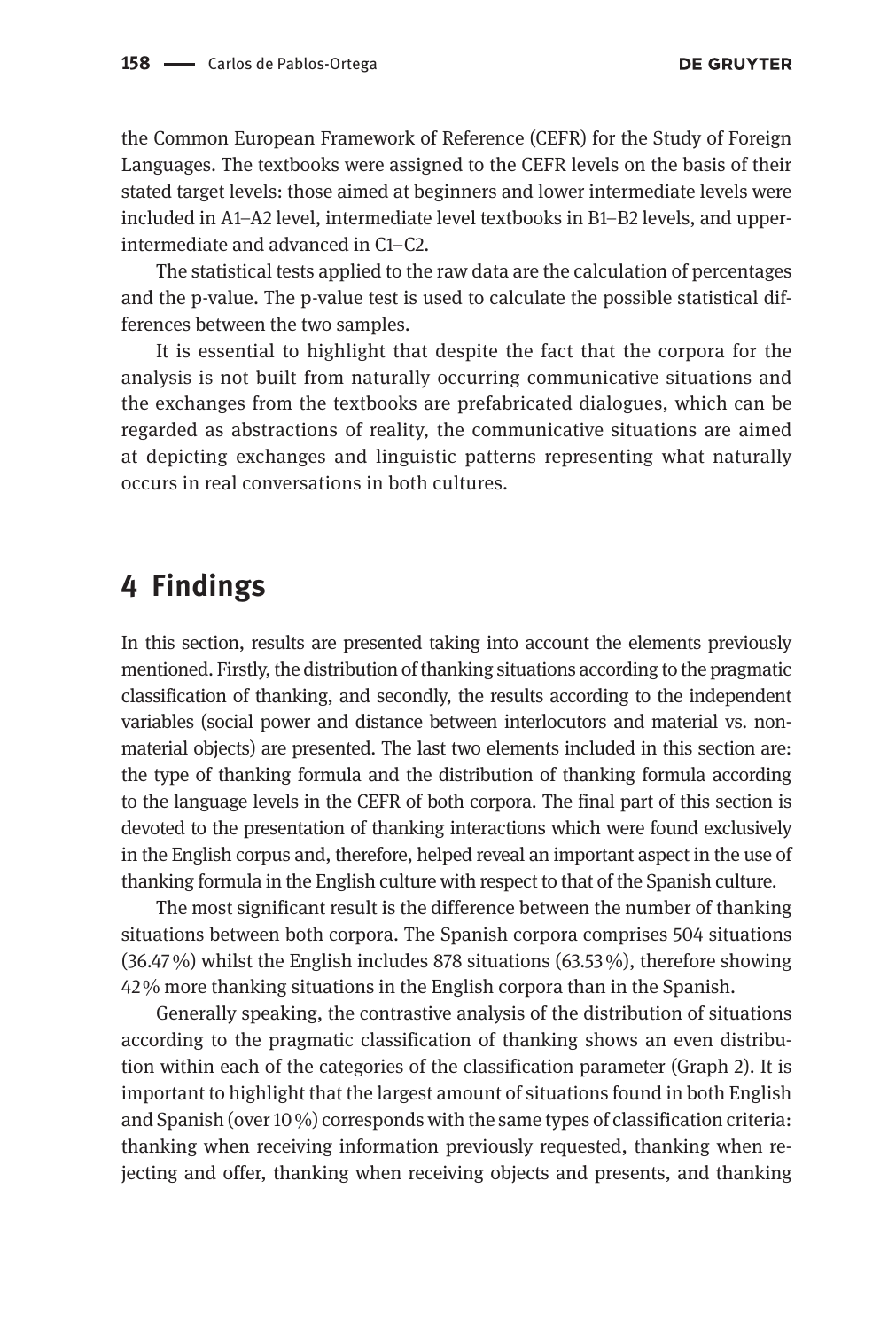when reacting or answering to a performed action. The first two categories show that slightly more thanking situations are found in the Spanish corpus (thanking after receiving information previously requested  $(21.2\%)$ , and thanking after rejecting an offer  $(14.2\%)$  than the number of situations found in the English corpus (17 $%$  and 12 $%$  respectively).

Certain situations were found less frequently in the corpora according to the pragmatics classification of thanking: thanking when borrowing money and objects  $(1.2\%$  in the English corpus and 0.5 in the Spanish), thanking when receiving a compliment  $(1.7\%$ , English and  $1.5\%$ , Spanish), thanking after an invitation  $(3.6\%$ , English and  $1.1\%$ , Spanish) and thanking after accepting an offer (1.8%, English and 3.5%, Spanish).

From a contrastive point of view (Table 2) and according to three thresholds chosen as standard significant levels, highly significant differences were found in two criteria of the thanking classification: thanking when receiving objects or / and presents and thanking after an invitation. Quite significant differences correspond with thanking after accepting an offer, thanking after receiving information previously requested, thanking as a reaction or an answer after a service rendered, thanking after asking for the health or state of things and thanking after a nice day or a nice time. Thanking after reacting to a performed action and thanking for asking a question do not present any significant results.

| <b>Thanking category</b>                  | English (%) | Spanish (%) | <i>p</i> -valueª | <b>Significance</b><br>level <sup>b</sup> |
|-------------------------------------------|-------------|-------------|------------------|-------------------------------------------|
| Rejection of an offer                     | 11.61731    | 14.28571    | 0.1501           |                                           |
| Acceptance of an offer                    | 1.82232     | 3.57143     | 0.0433           | $**$                                      |
| Invitation                                | 5.01139     | 1.19048     | 0.0003           | $***$                                     |
| Receiving info previously requested       | 16.97039    | 21.23016    | 0.0498           | $**$                                      |
| Receiving good wishes and congratulations | 7.28929     | 8.92857     | 0.2765           |                                           |
| Receiving a compliment                    | 1.70843     | 1.5873      | 0.8655           |                                           |
| Receiving help or permission              | 3.64465     | 2.18254     | 0.1318           |                                           |
| Receiving objects presents                | 12.30068    | 7.14286     | 0.0025           | $***$                                     |
| When borrowing money or objects           | 1.25285     | .59524      | 0.2400           |                                           |
| Reaction or answer to a service rendered  | 6.37813     | 9.3254      | 0.0446           | $**$                                      |
| Reaction or answer to a performed action  | 20.04556    | 24.40476    | 0.0582           | $^\star$                                  |
| Health or state of things                 | 9.4533      | 5.55556     | 0.0103           | $**$                                      |
| Thanks for asking a question              | .56948      | $\Omega$    | 0.0897           | $\star$                                   |
| Thanks for the suggestion or advice       | $\Omega$    | .19841      | 0.1867           |                                           |
| Thanks for a nice day / time              | .91116      | $\Omega$    | 0.0316           | $***$                                     |

**Table 2:** *Thanking category by nationality: figures and comparison.*

Notes: a) p-value resulting from a two-sample test of proportion; b) significance level according to standard thresholds (\*\*\* for  $p < 0.01$ , \*\*\* for  $p < 0.05$  and \* for  $p < 0.1$ ).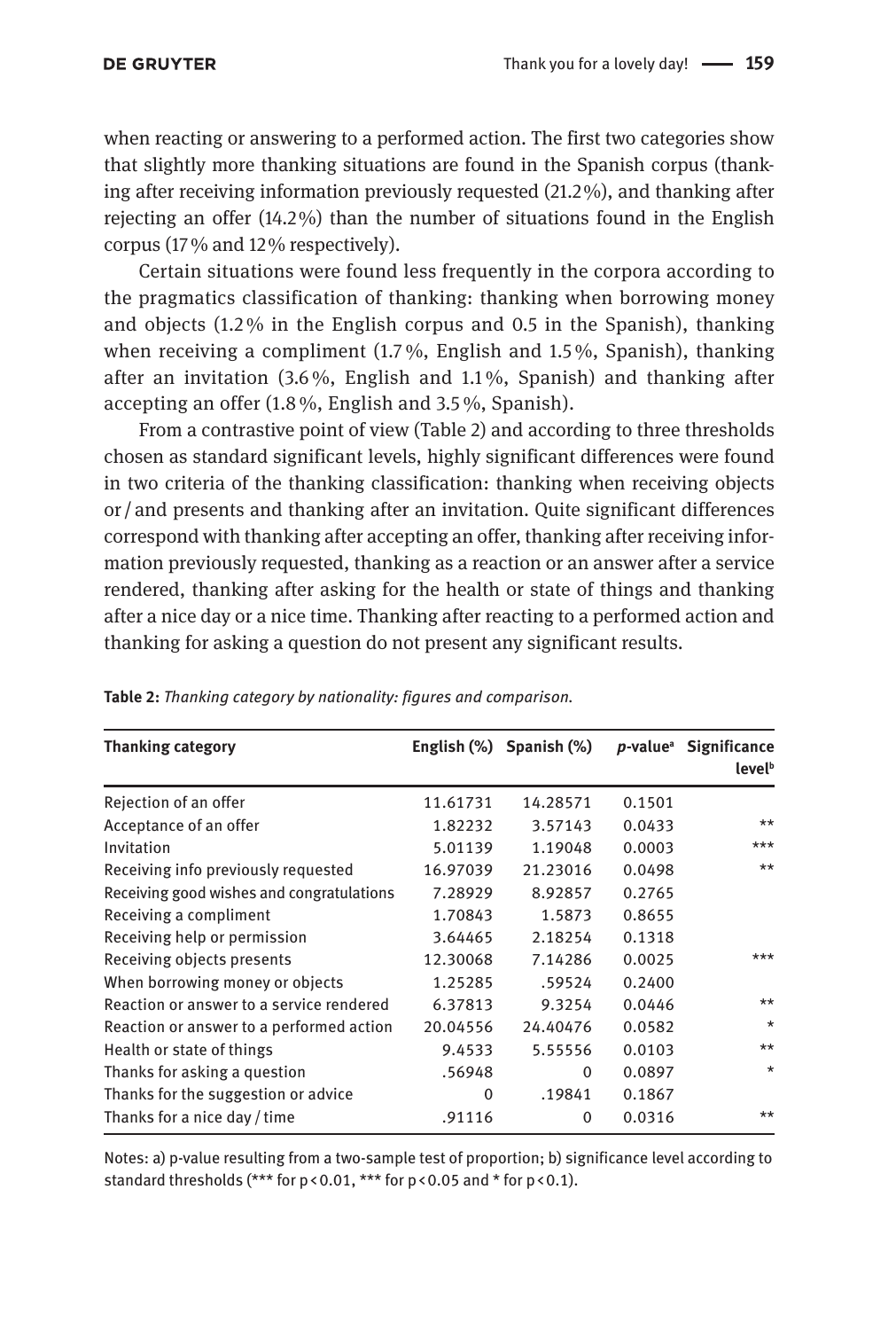Percentages with regard to thanking after rejecting an offer (11.6%, English and 14.2 % Spanish), thanking after receiving good wishes and congratulations (7.2 %, English and 8.9 $%$ , Spanish), thanking after receiving help or permission (3.6 $%$ , English and 2.1%, Spanish), thanking after receiving a compliment (1.7%, English and 1.5%, Spanish), thanking when borrowing money or objects (1.2%, English and 0.5 $%$ , Spanish) and thanking for the suggestion or advice (0 $%$ , English and 0.5 %, Spanish) do not show significant results in either corpora.

The correlation between the three independent variables which have been taken into account in the study, i.e. social distance, social power and type of thanking object, and the thanking situations found in both corpora show highly consistent and similar results (Graph 3). The percentages of thanking interactions when referring to material objects is much higher  $(72\%$ , English and  $71\%$ , Spanish) when compared with non-material objects (28 %, English and 29 %, Spanish). Results of the contrastive analysis with regard to the social distance between the interlocutors reveal an equal balance. However, in the case of thanking situations in the English



**Graph 2:** *Number of thanking situations according to the classification of thanking from a pragmatic dimension.*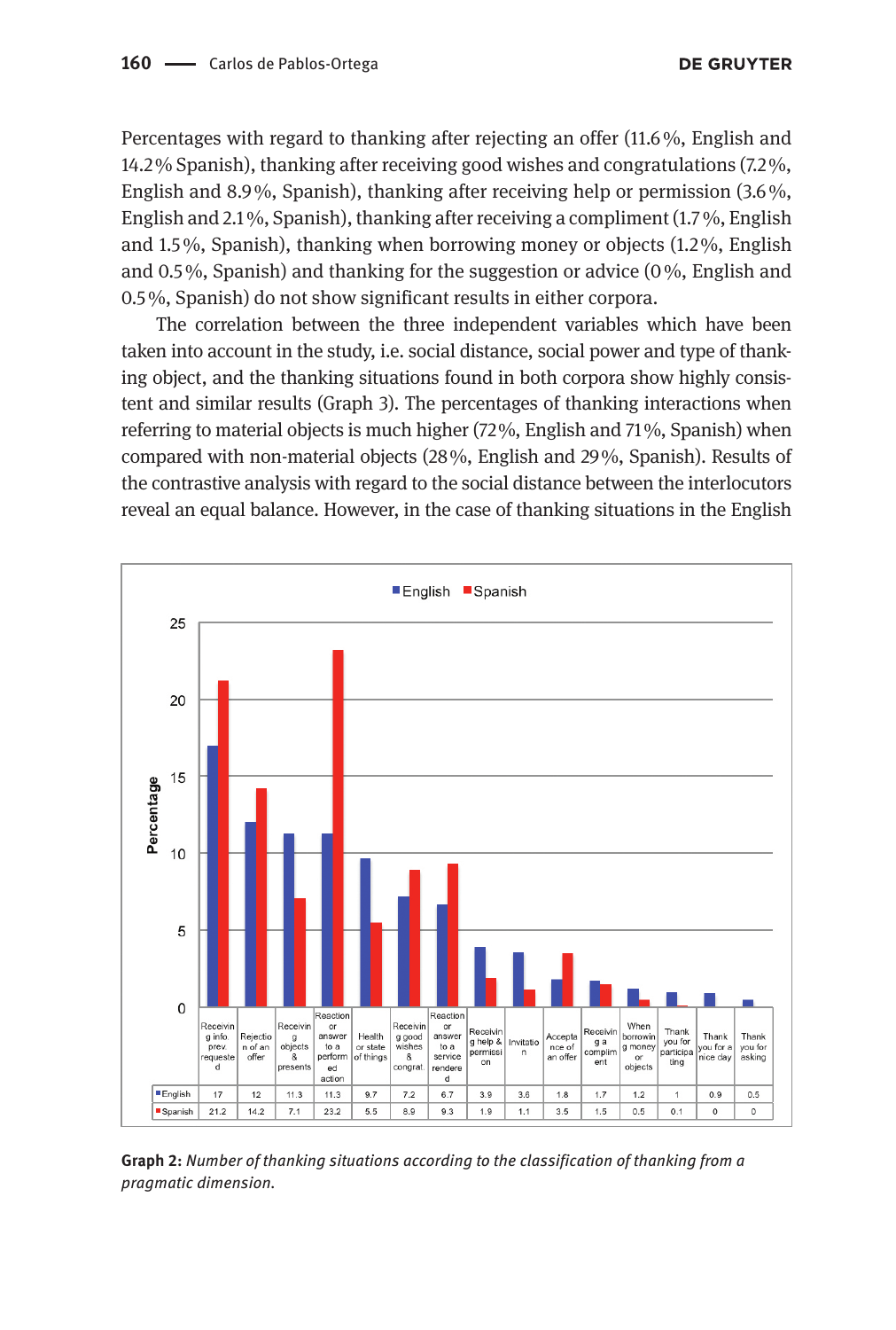

**Graph 3:** *Number of thanking situations according to the independent variables.*

corpora, there are 50 % of cases in which there is no social distance between participants and another 50% in which there is social distance. Similar results are found in the Spanish corpus: 54% with social distance and 46% with no social distance.

Results related to the independent variable *social power* indicate that the larger number of thanking situations correspond to interactions in which there is no power (98 $\%$ , English and 99 $\%$ , Spanish) in contrast with the number of situations with social power between the interlocutors  $(2\%$ , English and  $1\%$ , Spanish). In both corpora most thanking formula take place after an action has been performed (97%, English and 98%, Spanish).

The most common type of thanking formula found in the corpora (Graph 4) is *thanks*/ *thank you* in the English corpus (78 %), and *gracias* in the Spanish (71 %). Thanking expressions which include the intensifying particle in both corpora (*thank you very much / muchas gracias-muchísimas gracias*) appear less frequently, 15 % in the English corpus and 25 % in the Spanish. Expressions including the thanking formula and a justification (*thank you / thanks for*) only appear in 6 % in the English corpus and 4 % in the Spanish one (*gracias por*).

As in previous contrastive analysis, the distribution of thanking situations according to the classification by language level and following the CEFR, is quite similar in both corpora (Graph 5).

In the Spanish corpus the percentage of thanking situations in A1-A2 textbooks is 61% compared with 44% in English. However, B1-B2 textbooks show a lower percentage in the Spanish corpus  $(26\%)$  compared with the English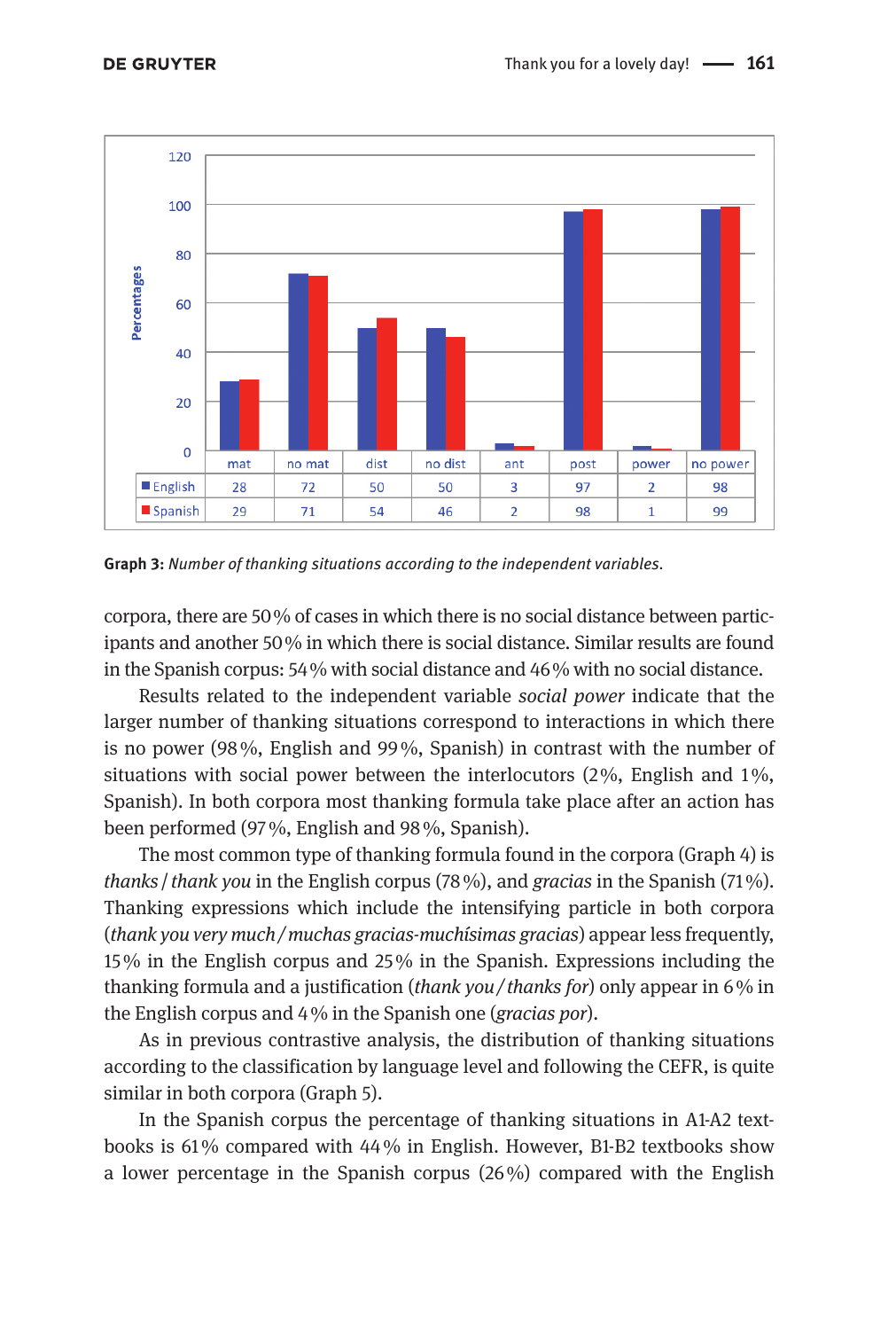

**Graph 4:** *Number of thanking situations according to thanking formula*.



**Graph 5:** *Number of thanking situations according to language levels in the CEFR.*

corpus (44 %). In the case of C1-C2 textbooks, these situations are the least frequent (14%, Spanish and 12%, English). Although thanking situations tend to appear quite frequently in lower levels (A1-A2), it is important to point out that in the English corpus, the total number of thanking situations is equal in textbooks for levels A1-A2 and B1-B2.

Certain thanking situations were not found in the Spanish corpus and, therefore, were not included as part of the categories in the pragmatic classification of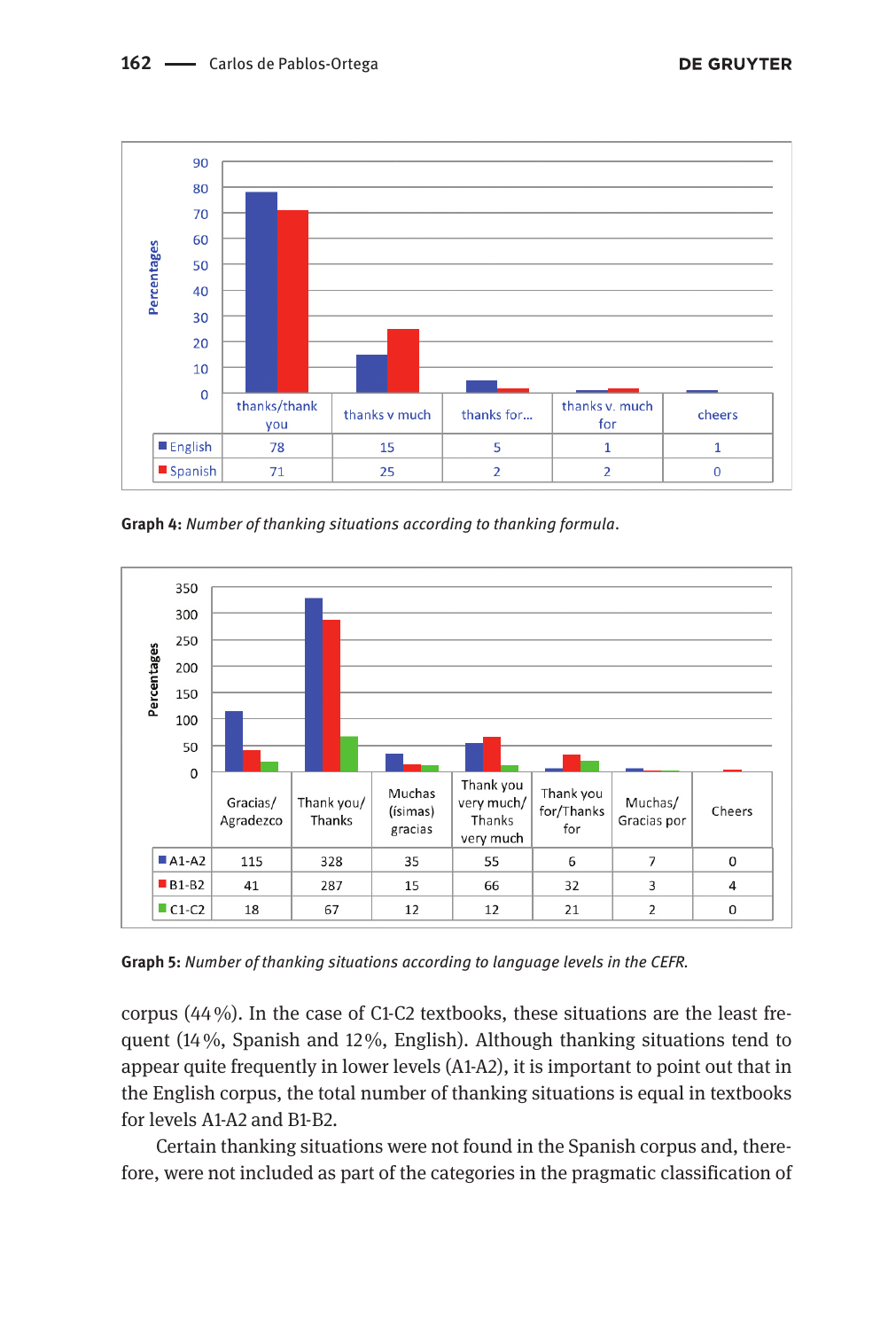thanking. One interesting finding of the contrastive analysis is a group of thanking situations which do not fit in the pragmatic classification for thanking and are exclusively found in the English corpus: thanking someone for or after asking a question (example 1), thanking after having a nice time (example 2), thank you with irony (example 3) and thanking for participating (example 4) In this last example, one of the interlocutors is changing the topic of the conversation and the other is using *thank you* in order to make a request.

#### *Example 1:* **Thank you for asking**

*Two friends talking about the weekend* A: What did you do on Saturday evening? B: We went to a restaurant. A: Where did you go? B: We went to The Red Dragon. A: Did you enjoy it? B: Yes, the meal was delicious, **thanks**. *English for Life* (Beginner)*,* Oxford University Press (2007: 80)

#### *Example 2:* **Thank you for a lovely day / a nice time**

Whilst leaving someone's house Man 1: Thanks, goodbye. Woman 1: Bye Women 2: Bye, thanks. Man 2: Bye-bye. Man 3: Goodbye and thank you. Woman 1: Goodbye. Woman 3: Bye and **thanks for a nice time**. Man 2: You're welcome. True to Life (Starter), Cambridge University Press (1998: 9)

#### *Example 3:* **Thank you (irony)**

On the phone. Two friends. Ruby: Hello. Stuart: Hi, Rube. It's me. Stuart. Ruby: Oh, hi, Stuart. Did you have a good day at work? Stuart: Yeah, not too bad. There's a really gorgeous new girl in the Kung Fu class. Ruby : **Thank you for telling me that**, Stuart. I'm very interested in all the beautiful girls in your classes, I'm sure. Straightforward (Pre-Intermediate), MacMillan (2005: 136)

#### *Example 4:* **Thank you for participating**

At a meeting B: Can I say something here? A: Is it about wages? B: No, it isn't. A: All right then. Because we aren't talking about wages in this meeting.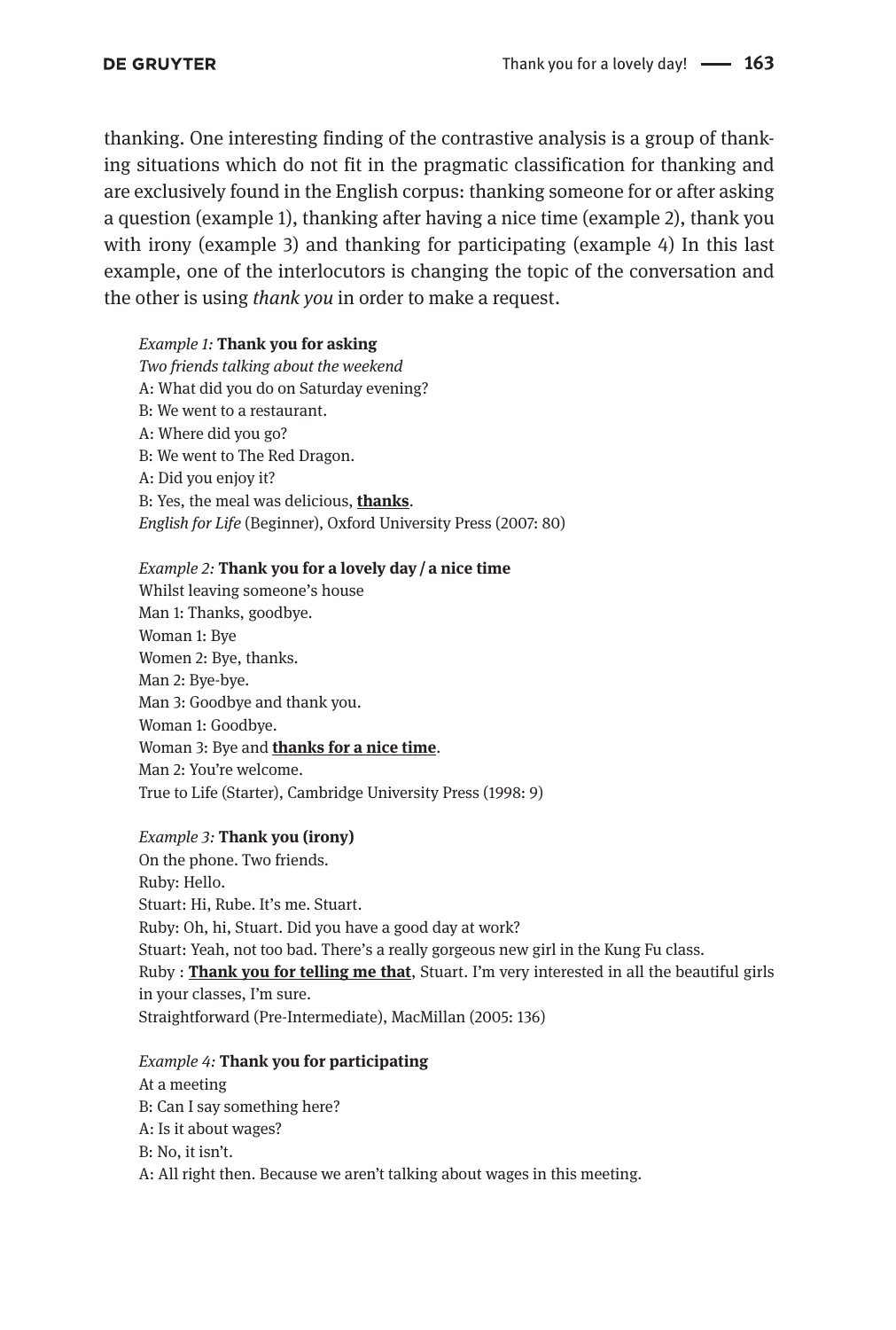B: Can I just say that the dress code we have now is terrible. Terrible.

A: **Thank you**, David.

B: I hate these ties.

A: I know… which is why we're talking about a change in the dress code *Global* (Pre-Intermediate) MacMillan (2010: 62)

The ironic use of thanking is more commonly found in the media and other forms of oral discourse, such as on TV. In the exploration of thanking by looking at audiovisual resources, examples of the use of thanking using irony are found in British English. This is the case of the comedy series entitled "The Royle Family" (Aherne, 1999) that presents the story of a working class family from Manchester. Example 4 is a short extract of one of the scenes where Denise, the daughter of Mr and Mrs Royle, is arguing with her husband, Dave, and her father, Jim.

*Example 5*

Denise: Dave, will you keep your big fat nose out? It's nothing to do with you. It's not your family.

Dave: Well you've brought me in on this argument, haven't you? It's nothing to do with me. Bloody'ell. Anyway what about you having a pop at your dad and you're never off your arse, are you?

Jim: Cor-rect, David.

Denise: I'm pregnant and I'm carrying your child about, **thank you very much**.

Dave: What d'you mean you're pregnant, you're carrying my child about **thank you very much**? Anyone'd think you were the only woman ever to bloody be pregnant. It's only the size of a bloody orange.

Denise: Well, that's as much as you know – it's the size of a grapefruit, **thank you**, Dave.

Despite the fact that the dialogue is scripted, characters in this comedy series engage in conversations which resemble authentic interactions between native speakers with a humoristic tone. The use of *thank you* in this interaction is similar to example 3. The emphasis is not on the gratitude aspect but more on the fact that someone is thanking ironically with the intention of reproaching someone else's behaviour. This type of ironic use was not found in the Spanish textbooks.

## **5 Discussion and conclusion**

As stated in the results section, the amount of thanking situations in the English corpus is 42 % higher than the number of thanking situations found in the Spanish corpus. This result confirms that thanking seems to be more widely presented and employed in the English textbooks than in the Spanish books. Despite the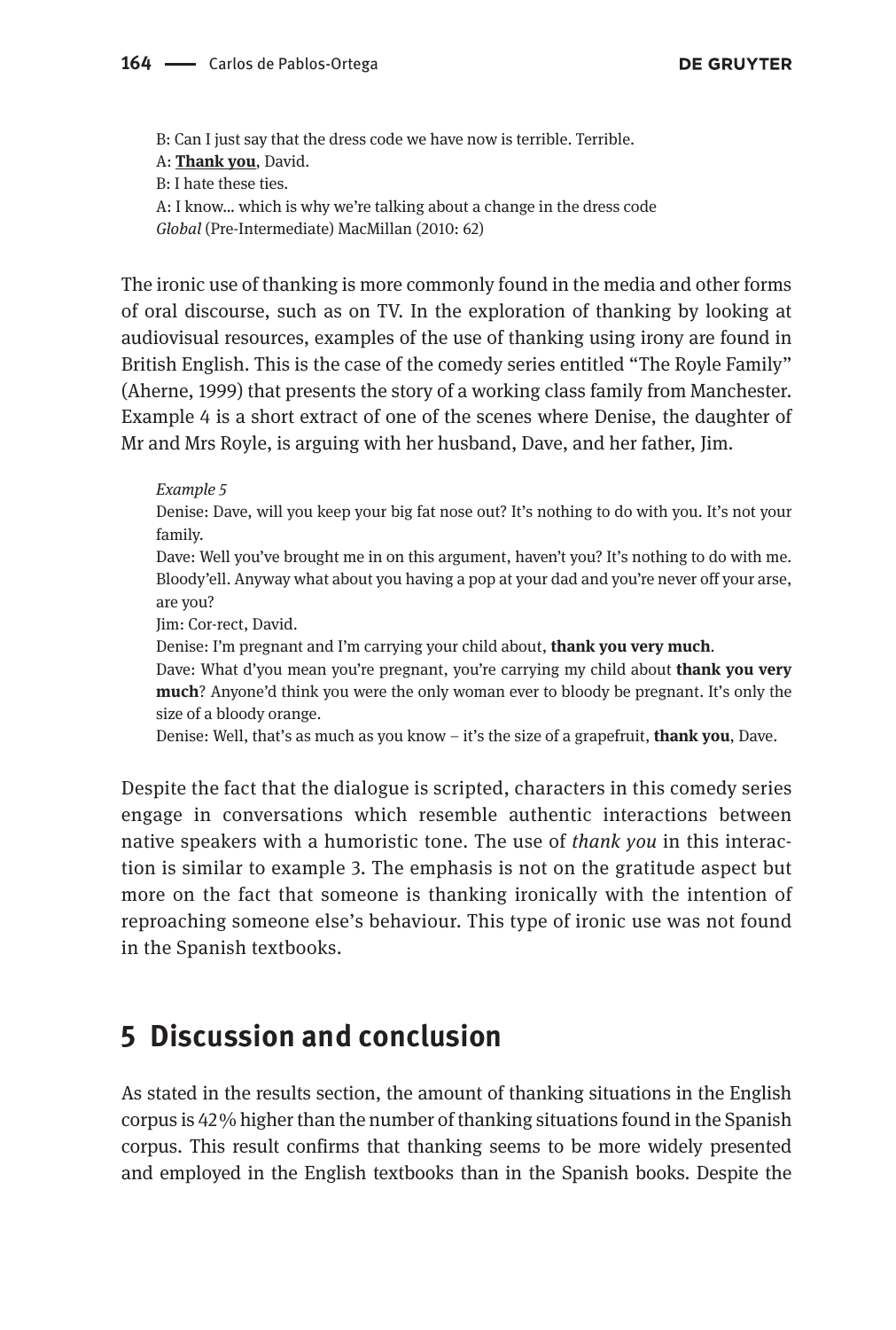limitations of the corpora used for this investigation, it is quite apparent that thanking tends to be more often used in English. This finding corroborates the hypothesis and outcome of the previous investigation which reveal the negative attitude of English speakers towards the lack of gratitude in Spanish (de Pablos Ortega, 2010).

The distribution of thanking situations according to the pragmatic classification of thanking shows an almost equal representation across the different categories. The most common thanking situations in both corpora are: thanking after reacting or answering to a performed action, thanking after receiving information previously requested, thanking after receiving objects and presents and thanking after rejecting an offer. It is important to highlight that these findings show that, regardless of the language of the textbooks to teach either English or Spanish as foreign languages, materials seem to use similar situations, dialogues or scenarios to present samples of interaction. It is important to remember that the analysed thanking situations can be regarded as prefabricated and, that although the situations might not necessarily reflect the actual use of thanking, they represent abstractions of language to learners of English and Spanish which are a close reality of language use. In spite of the differences found between the two languages, it is clear that the pedagogical foundations of these textbooks are similar and have been designed bearing in mind similar communicative situations.

The results of the contrastive analysis, taking into account the independent variables, show a much larger number of thanking situations when these are referring to non-material elements than to material ones in both corpora. Therefore thanking for non-material elements seems to be more usually employed in the textbooks than situations including thanking for material elements. However, the results when analysing the independent variable "distance" indicate that there is an equal number of situations when there is presence or absence of social distance. The representation of characters according to this variable is quite uniform throughout the corpora. Power between interlocutors is hardly represented in the analysed scenarios found in the textbooks. This is due to the fact that interactions take place in informal settings. Thanking tends to take place after the specific action, which triggers its use, has been performed in most analysed situations.

The most popular thanking formula is *thanks/thank you* in English and *gracias* in Spanish and the percentages of formula in which the reason is justified (*thank you for / thanks very much for* – *gracias / muchas gracias por*) are very low and do not seem to be representative in either corpora.

The results of the representation of thanking according to the CEFR show that there is an equal distribution of thanking situations between levels A1-A2 and B1-B2 in the English corpus / textbooks. However, in the Spanish corpus the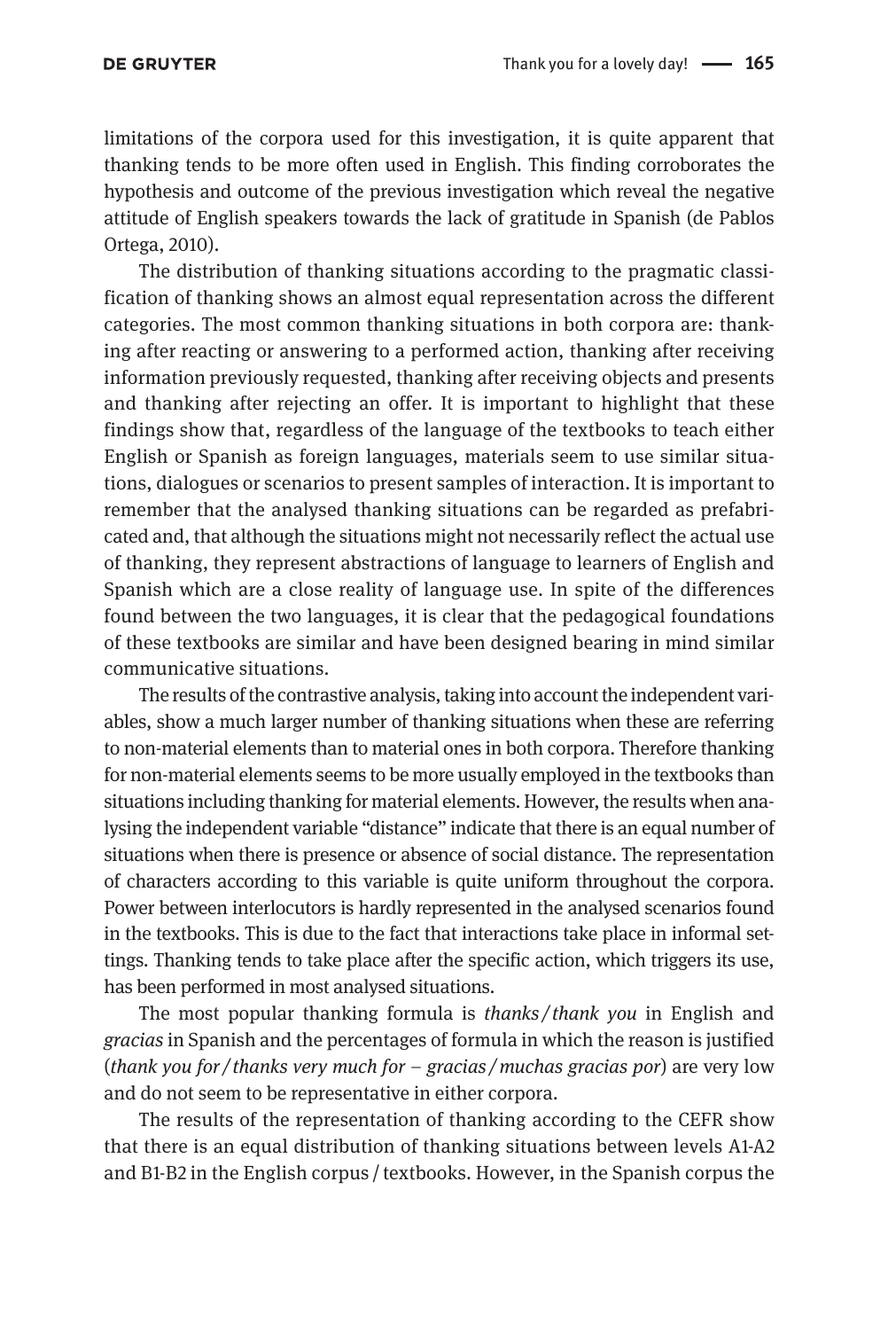difference in the number of situations in level A1-A2 is more significant than in B1-B2. In both cases the lowest number of thanking situations corresponds with levels C1-C2. This means that in Spanish, thanking seems to be more widely represented in lower levels whilst in English it is represented throughout all levels. The frequent use of thanking formula in lower levels in the Spanish corpus may be due to the presence of more frequent exchanges and interactions in the textbooks at lower levels (A1-A2) than in higher levels (B1-B2). However, the contrastive analysis shows, once again, that thanking is represented more frequently in English textbooks than in Spanish, regardless of the linguistic proficiency level.

Some specific thanking situations were found in the English corpus, which did not fit within the categories of the thanking classification. These are: thanking someone for asking a question, thanking after having had a nice day or a nice time, thank you with irony and thanking with a different illocutionary force (asking someone to do something/requesting someone). This suggests that the classification category can be expanded and the use of these thanking situations in English can be further explored. This can be done by means of different types of corpora or perhaps by other data collection methods, such as participant observation. The contrastive analysis according to other independent variables does not show any significant differences in either of the corpora. Moreover, the percentage averages of the independent variables (material vs. non-material and distance vs. no-distance) are very similar and the types of thanking formulae in both corpora do not reveal any significant differences.

One important aspect which emerges from this investigation is that thanking is a speech act which tends to be used more widely in English than in Peninsular Spanish. This brings important implications for intercultural communication and more particularly from pragmatic and pedagogic perspectives. Interestingly enough, the pragmatic representation of thanking in both corpora is homogeneous in its use and in the type of thanking formula employed. However, the specific thanking situations found in the English corpus (thanking for asking, thanking for a lovely day, thanking with irony, thanking with a different illocutionary force) are worth exploring. It would be interesting to develop a further study to ascertain the attitudes of Spanish speakers towards the realization of these thanking situations found in English textbooks.

**Acknowledgements:** I would like to thank Helen Gorski from *International Colleagues School of English* (Norwich, UK) and Kate Rasdem from *The English Experience School of English* (Norwich, UK) for their help in kindly providing the books for the teaching of English as a foreign language used as English corpora for this study. I would also like to thank David González for assisting with this research.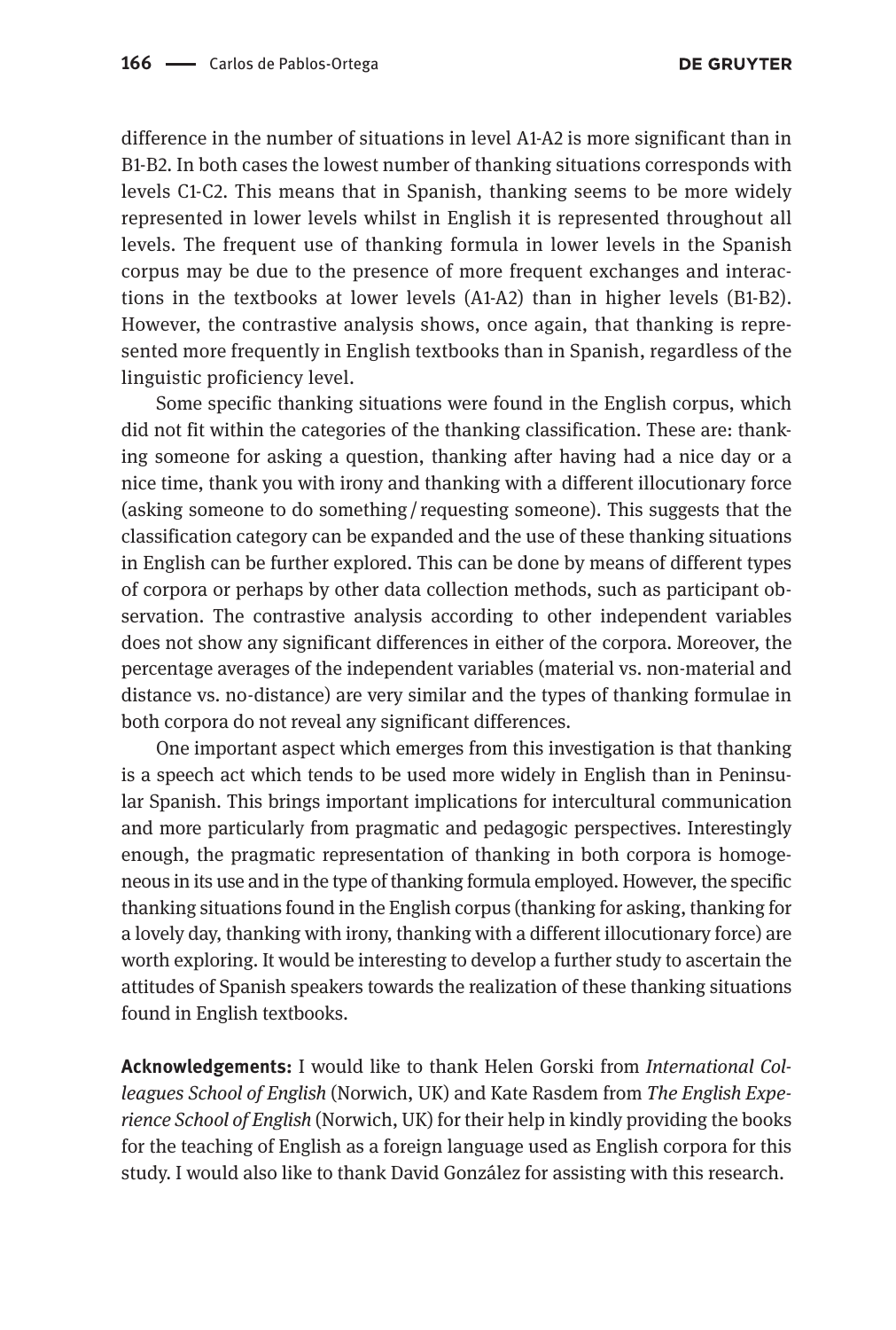## **References**

Aherne, C. (1999). *The Royle Family: The Scripts: Series 1*. London: Andre Deutsch Ltd.

Aijmer, K. (1996). *Conversational Routines in English*. New York: Pearson Education.

Aston, G. (1995). Say *Thank You*: Some Pragmatic Constraints in Conversational Closings. *Applied Linguistics,* 16, 57–86.

Bardovi-Harlig, K., Hartford, B.A.S., Mahan-Taylor, R., Morgan, M. J., & Reynolds D. W. (1991). Developing pragmatic awareness: Closing the conversation. *ELT Journal,* 45, 4–15.

Brown, P,, & Stephen C. L. (1987). *Politeness. Some Universals in Language Use*. Cambridge: Cambridge University Press.

Coulmas, F. (1981). Poison to Your Soul: Thanks and Apologies Contrastively Viewed. In F. Coulmas (Ed.), *Conversational Routine: Explorations in Standardized Communication Situations and Prepatterned Speech* (pp. 69–91*)*. The Netherlands: Mouton Publishers.

de Pablos-Ortega, C. (2010). Attitudes of English speakers towards thanking in Spanish. *Pragmatics,* 20(2), 201–222.

de Pablos-Ortega, C. (2011a). The pragmatics of thanking reflected in the textbooks for teaching Spanish as a foreign language. *Journal of Pragmatics*, 43(9), 2411–2433.

de Pablos-Ortega, C. (2011b). Las actitudes de los hombres y de las mujeres anglohablantes ante el agradecimiento en español: estudio contrastivo. *Revista Nebrija de Lingüística Aplicada a la Enseñanza de las Lenguas*, 10(5), 2–21.

Díaz Pérez, F. J. (2003). *La cortesía verbal en inglés y en español. Actos de habla y pragmática intercultural*. Jaén: University of Jaén.

Dumitrescu, D. (2005). Una comparación entre la competencia pragmática de los estudiantes nativos y no nativos del español en California, Estados Unidos. In: J. Murillo Medrano (Ed.), *Actas del Segundo Coloquio del Programa EDICE: Actos de habla y cortesía en distintas variedades del español: Perspectivas teóricas y metodológicas* (pp. 375–406). Programa EDICE. Retrieved from http://www.edice.org

Eisenstein, M., & Bodman, J. W. (1986). 'I very appreciate': Expressions of gratitude by native and non-native speakers of American English. *Applied Linguistics,* 7, 167–185.

Eisenstein, M. & Bodman, J. W. (1993). Expressing gratitude in American English. In G.Kasper and S. Blum-Kulka (Eds.), Interlanguage pragmatics (pp. 64–81). New York: Oxford University Press.

Ferrara, K. (1994). *Pragmatic Transfer in American's Use of Japanese Thanking Routines. Department of English*. Unpublished manuscript, Texas: University College Station.

- Giannoni, D. S. (1998). The genre of journal acknowledgements: findings of a cross-disciplinary investigation. *Linguistica e Filologia*, 6, 61–84.
- Giannoni, D. S. (2002). Worlds of gratitude: a contrastive study of acknowledgement texts in English and Italian research articles. *Applied Linguistics,* 23(1), 1–31.

Gilmore, A. (2004). A comparison of textbooks and authentic interactions. *ELT Journal*, 58, 362–374.

Grant, L. & Starks D. (2001). Screening appropriate teaching materials. Closings from textbooks and television soap operas. *International Review of Applied Linguistics,* 39, 39–50.

Hickey, L. (2005). Politeness in Spain: Thanks but no Thanks. In: L. Hickey & M. Stewart (Eds.), *Politeness in Europe* (pp. 317–330). Clevendon: Multilingual Matters.

Hinkel, E. (1994). Native and nonnative speakers' pragmatic interpretation of English text. *TESOL Quarterly,* 28, 353–376.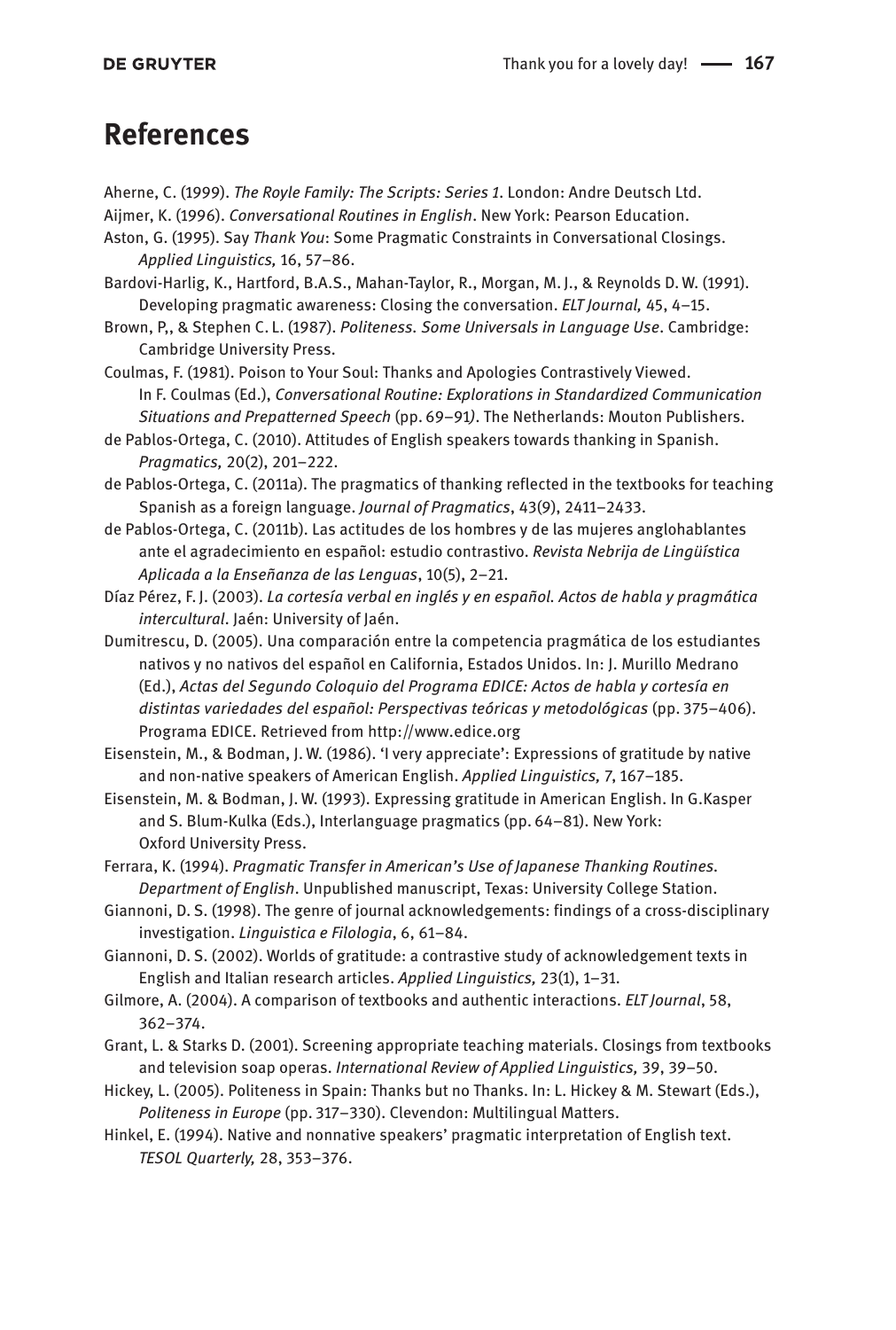Hyland, K. (2003). Dissertation acknowledgements. *Written Communication,* 20(3), 242–268.

- Hyland, K. (2004). Graduates' gratitude: the generic structure of dissertation acknowledgements. *English for Specific Purposes,* 23, 303–324.
- Kumatoridani, T. (1999). Alternation and co-occurrence in Japanese thanks. *Journal of Pragmatics,* 31, 623–642.
- Lanteigne, B. & Crompton, P. (2011). Analyzing Use of Thanks to You: Insights for Language Teaching and Assessment in Second and Foreign Language Contexts. *Research in Language*, 9(2), 29–50.

Leech, G. N. (1983). *Principles of Pragmatics*. London: Longman.

- Okamoto, S., & Robinson, W.P. (1997). Determinants of gratitude expression in England. *Journal of Language and Social Psychology,* 16, 411–433.
- Rüegg, L. (2013). Thanks responses in three socio-economic settings: A variational pragmatics approach. *Journal of Pragmatics*, 71(9), 17–30.
- Salazar Campillo, P. (2007). Examining Mitigation Request: A Focus on Transcripts in ELT Coursebooks. In: E. Alcón Soler & M. P. Safont-Jordà (Eds.), *Intercultural Language Use and Language Learning* (pp. 207–222*)*. The Netherlands: Springer.
- Schauer, G. A., & Adolphs, S. (2005). Expressions of gratitude in corpus and DCT data: vocabulary, formulaic sequences, and pedagogy. *System,* 34, 119–134.
- Terkourafi, M. (2011). Thank you, Sorry and Please in Cypriot Greek: What happens to politeness markers when they are borrowed across languages? *Journal of Pragmatics*, 43, 218–235.
- Vellenga, H. (2004) Learning pragmatics from ESL & EFL textbooks: How likely? Teaching English as a Second or Foreign Language-Electronic Journal 8: 1–18
- Wong, M. L. Y. (2010). Expressions of gratitude by Hong Kong speakers of English: research from the International Corpus of English in Hong Kong (ICE-HK). *Journal of Pragmatics,* 42, 1243–1257.

# **Appendix 1**

### **English Textbooks**

### Levels A<sub>1</sub>/A<sub>2</sub>

- 1. *Cutting Edge Elementary*, Publisher Longman (2001)
- 2. *English File*, Publisher Level 1 Oxford University Press (1996)
- 3. *Snapshot Elementary*, Publisher Longman (1998)
- 4. *New Hotline Elementary*, Publisher Oxford University Press
- 5. *Matters Elementary* , Publisher Longman (1997)
- 6. *Natural English Elementary*, Publisher Oxford University Press (2006)
- 7. *True to Life Elementary*, Publisher Cambridge University Press (1995)
- 8. *Face 2 Face Elementary*, Publisher Cambridge University Press (2005)
- 9. *Language Leader Elementary*, Publisher Pearson Longman (2008)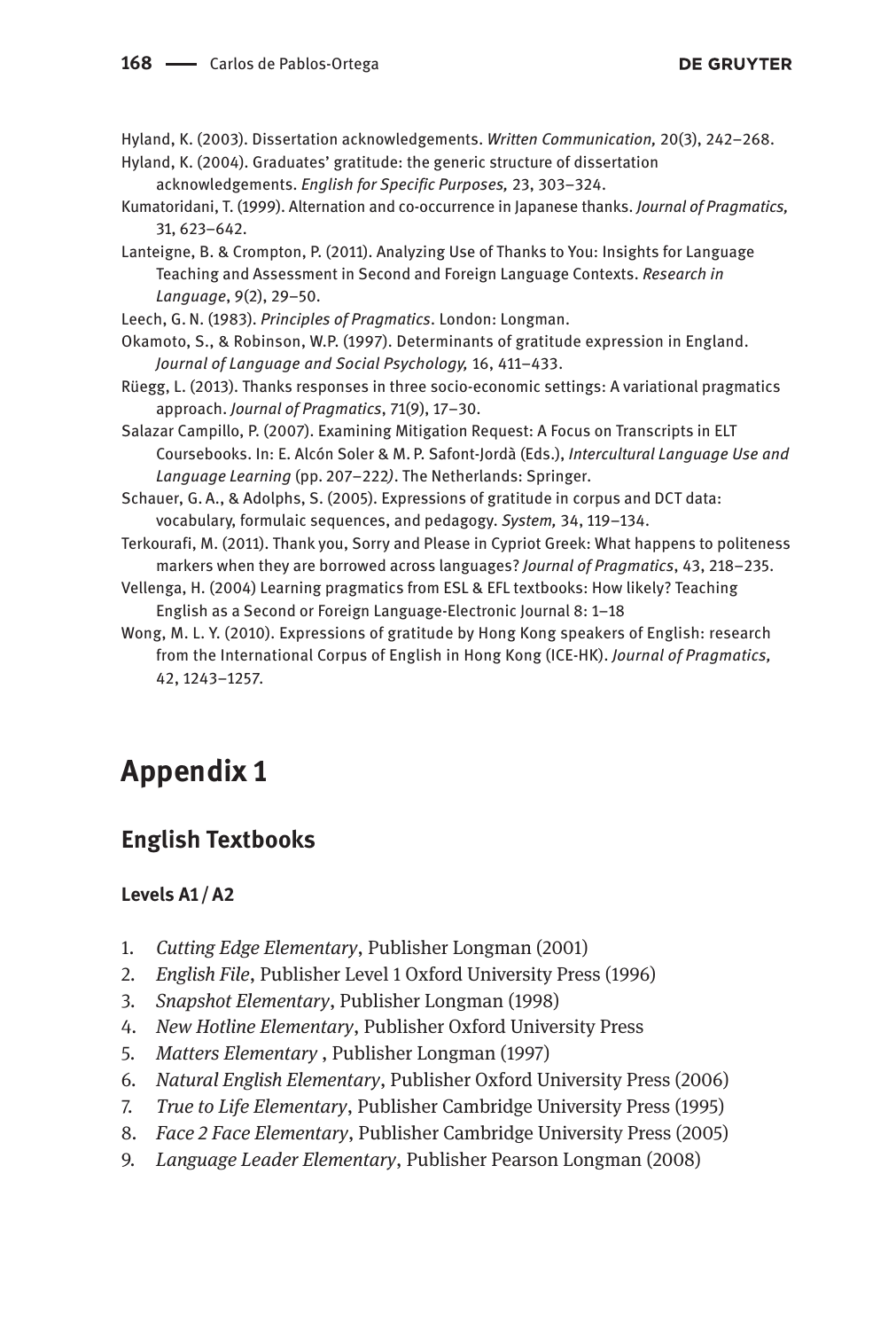- 10. *Global Elementary*, Publisher MacMillan (2010)
- 11. *New Inside Out Elementary*, Publisher MacMillan (2007)
- 12. *Life lines Elementary*, Publisher Oxford University Press (1999)
- 13. *Impressions. Level 1*, Publisher The Macmillan Short Course Programme (1993)
- 14. *English for Life Beginner*, Publisher Oxford University Press (2007)
- 15. *Inside Out Beginner*, Publisher MacMillan (2007)
- 16. *New Headway Beginner*, Publisher Oxford. (2002)
- 17. *HeadStart Beginner*, Publisher Oxford University Press (1995)
- 18. *Face 2 face Starter*, Publisher Cambridge University Press (2009)
- 19. *True to Life Starter*, Publisher Cambridge University Press (1998)
- 20. *Reward Starter*, Publisher Macmillan Heinemann. (1997)

### **Levels B1 / B2**

- 21. *English Result Pre-intermediate*, Publisher Oxford University Press (2008)
- 22. *International Express Pre-intermediate*, Publisher Oxford University Press (1996)
- 23. *Workout Pre-intermediate*, Publisher Nelson (1995)
- 24. *Link Pre-intermediate*, Publisher Thomson Heinle (2004)
- 25. *Clockwise Pre-intermediate*, Publisher Oxford University Press (2000)
- 26. *New Headway Pre-Intermediate*, Publisher Oxford University Press (2000)
- 27. *Headway Pre-Intermediate*, Publisher Oxford University Press (1991)
- 28. *The Short Course Programme, Expectations Pre-Intermediate*, Publisher Macmillan Publishers Ltd (1995).
- 29. *Innovations Pre-Intermediate*, Publisher Thomson (2005)
- 30. *Move Pre-Intermediate*, Publisher MacMillan (2006)
- 31. *True to Life Pre-Intermediate*, Publisher Cambridge University Press (1995)
- 32. *Face 2 Face Pre-Intermediate*, Publisher Cambridge University Press (2005)
- 33. *Language to go Pre-Intermediate*, Publisher Longman (2002)
- 34. *Global Pre-Intermediate*, Publisher MacMillan (2010)
- 35. *English for Life Pre-intermediate*, Publisher Oxford (2007)
- 36. *Straightforward Pre-Intermediate*, Publisher MacMillan (2005)
- 37. *Inside out Pre-Intermediate*, Publisher MacMillan (2002)
- 38. *Activate Your English Intermediate*, Publisher Cambridge University Press (1996)
- 39. *New Hotline Intermediate*, Publisher Oxford (1998)
- 40. *Natural English Intermediate*, Publisher Oxford University Press (2002)
- 41. *Language to go Intermediate*, Publisher Longman (2002)
- 42. *English File Intermediate*, Publisher Oxford University Press (1999)
- 43. *Face 2 Face Intermediate*, Publisher Cambridge University Press (2006)
- 44. *English File Level 2*, Publisher Oxford University Press (1997)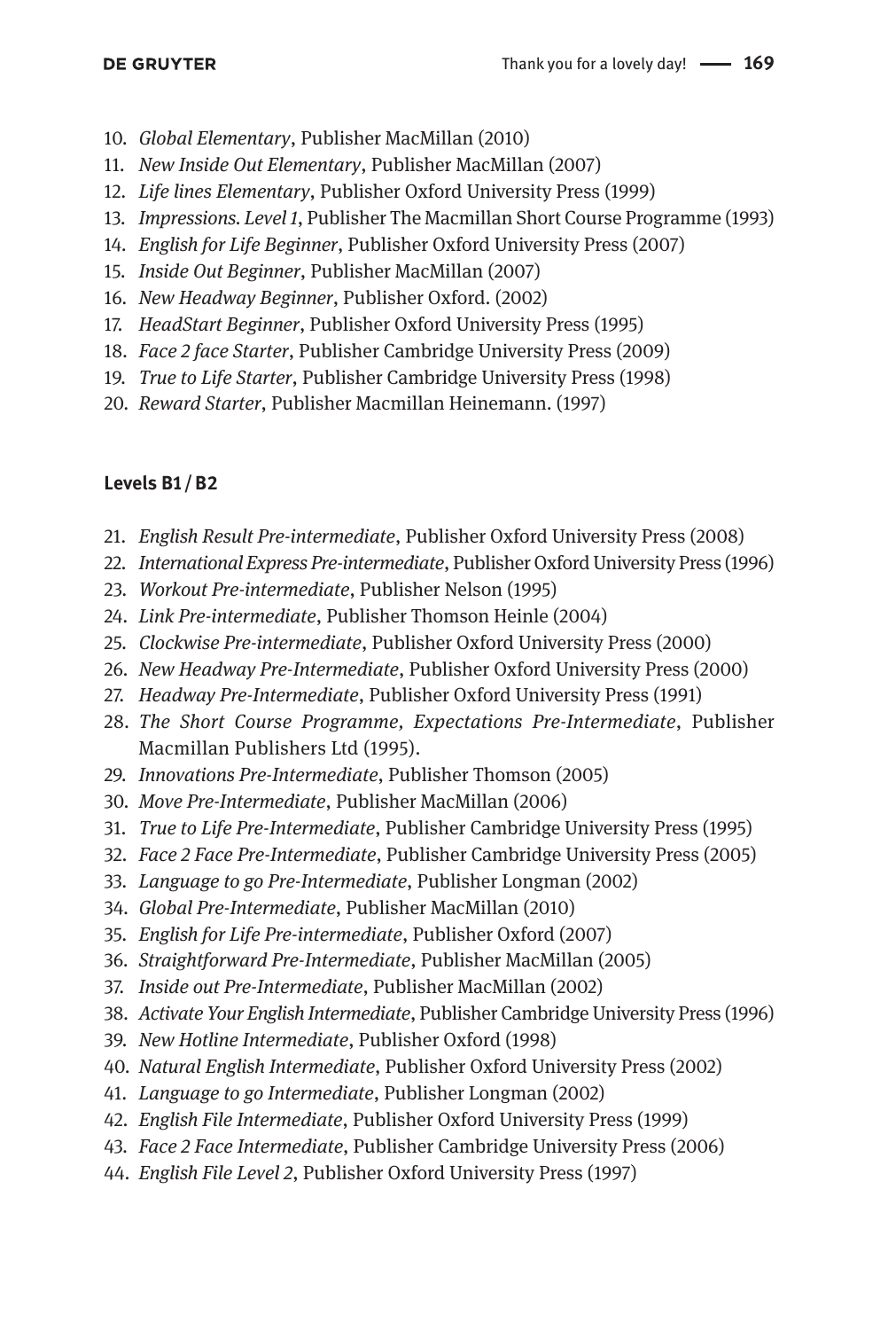- 45. *Headway. Intermediate*, Publisher Oxford. (1986)
- 46. *Innovations. Intermediate*, Publisher Thomsom. Heinle. (2003)
- 47. *International Express. Intermediate*, Publisher Oxford University Press (1997).
- 48. *Just Right. Intermediate*, Publisher Marshall Cavendish ELT (2004)
- 49. *Meaning into words. Intermediate*, Publisher Cambridge University Press (1983)
- 50. *New opportunities. Intermediate*, Publisher Longman, (2000)

### Levels C1/C2

- 51. *True to Life Upper- Intermediate*, Publisher Cambridge University Press (1998)
- 52. *Face 2 Face Upper Intermediate*, Publisher Cambridge University Press (2007)
- 53. *Think First certificate*, Publisher Longman (1996)
- 54. *Language to go Upper Intermediate*, Publisher Pearson Longman (2002)
- 55. *Straightforward. Upper-Intermediate*, Publisher MacMillan. (2007)
- 56. *International Express. Upper-Intermediate*, Publisher Oxford University Press (2001).
- 57. *Inside Out. Upper- Intermediate*, Publisher MacMillan Heinemann. (2001)
- 58. *Landmark. Upper Intermediate*, Publisher Oxford. (2000)
- 59. *Meaning into words. Upper-Intermediate*, Publisher Cambridge University Press. (1984)
- 60. *Workout. Upper-Intermediate*, Publisher Nelson. (1993)
- 61. *Premium. B2 level*, Publisher Pearson/Longman. (2008)
- 62. *Inside Out. Advanced*, Publisher MacMillan. (2001)
- 63. *Straightfoward. Advanced*, Publisher MacMillan. (2008)
- 64. *English Panorama 2 Advanced*, Publisher Cambridge University Press. (1998)

### **Spanish Textbooks**

### **Levels A1 / A2**

- 1. *Así me gusta 1*, Editorial Cambridge University Press. (2003)
- 2. *Aula 1*, Editorial Difusión. (2003)
- 3. *Aula 2*, Editorial Difusión. (2003)
- 4. *Avance (nivel elemental),* Editorial S.G.E.L. (2002)
- 5. *Cumbre (nivel elemental),* Editorial S.G.E.L. (1999)
- 6. *Eco A1 + A2*, Editorial Edelsa. (2011)
- 7. *En acción 1*, Editorial EnCLAVE ELE. (2007)
- 8. *Esespañol 1*, (libro del alumno y libro de ejercicios) Editorial Espasa Calpe (2002)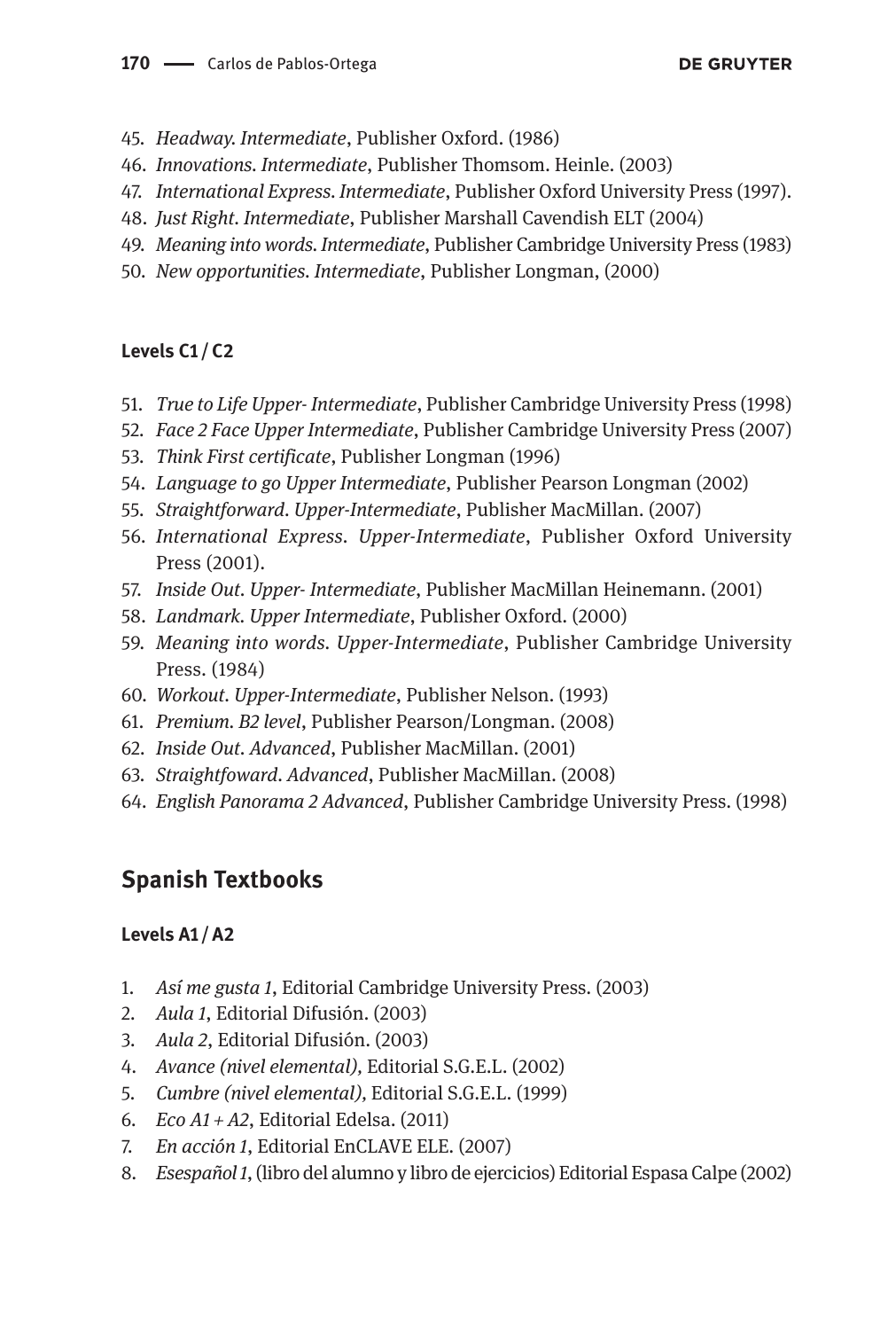- 9. *Español (2000): (nivel elemental)*, Editorial S.G.E.L. (2002)
- 10. *Español en marcha 1*, Editorial S.G.E.L. (2005)
- 11. *Español más claro*, Editorial S.G.E.L. (2002)
- 12. *Español sin fronteras 1,* Editorial S.G.E.L. (2003)
- 13. *Esto funciona A*, Editorial Edelsa. (1987)
- 14. *Gente 1*, Editorial Difusión. (2013)
- 15. *Intercambio 1*, Editorial Difusión. (1989)
- 16. *Nuevo ELE inicial 1*, Editorial S.M. (2009)
- 17. *Nuevo ELE inicial 2*, Editorial S.M. (2006)
- 18. *Nuevo Ven 1*, Editorial Edelsa. (2006)
- 19. *Planeta 1*, Editorial Edelsa. (2006)
- 20. *Primer plano 1*, Editorial Edelsa. (2003)
- 21. *PRISMA: comienza nivel A1*, Editorial Edinumen. (2002)
- 22. *PRISMA: continúa nivel A2*, Editorial Edinumen. (2002)
- 23. *Rápido, Rápido*, Editorial Difusión. (2002)
- 24. *Redes Nivel 1*, Editorial S.M. (2003)
- 25. *Sueña 1*, Editorial Anaya. (2006)

### **Levels B1 / B2**

- 26. *Así me gusta 2*, Editorial Cambridge University Press. (2003)
- 27. *Aula 3*, Editorial Difusión. (2004)
- 28. *Avance*, Editorial S.G.E.L. (2003)
- 29. *Cumbre (nivel medio),* Editorial S.G.E.L. (1997)
- 30. *Eco B1 + B2*, Editorial Edelsa. (2011)
- 31. *En acción 2*, Editorial EnCLAVE ELE. (2011)
- 32. *Esespañol 2*, Editorial Espasa Calpe. (2001)
- 33. *Español (2000): (nivel medio)*, Madrid: S.G.E.L. (2007)
- 34. *Español en marcha 2,* Editorial S.G.E.L. (2005)
- 35. *Español sin fronteras 2*, Editorial S.G.E.L. (2005)
- 36. *Gente 2*, Editorial Difusión. (2004)
- 37. *Marca Registrada*, Editorial Santillana. (1994)
- 38. *Nuevo Ele Intermedio*, Editorial S.M. (2002)
- 39. *Nuevo Ven 2*, Editorial Edelsa. (2004)
- 40. *Planeta 2*, Editorial Edelsa. (1999)
- 41. *Primer plano 2*, Editorial Edelsa. (2001)
- 42. *PRISMA: avanza nivel B2*, Editorial Edinumen. (2003)
- 43. *PRISMA: progresa nivel B1*, Editorial Edinumen. (2003)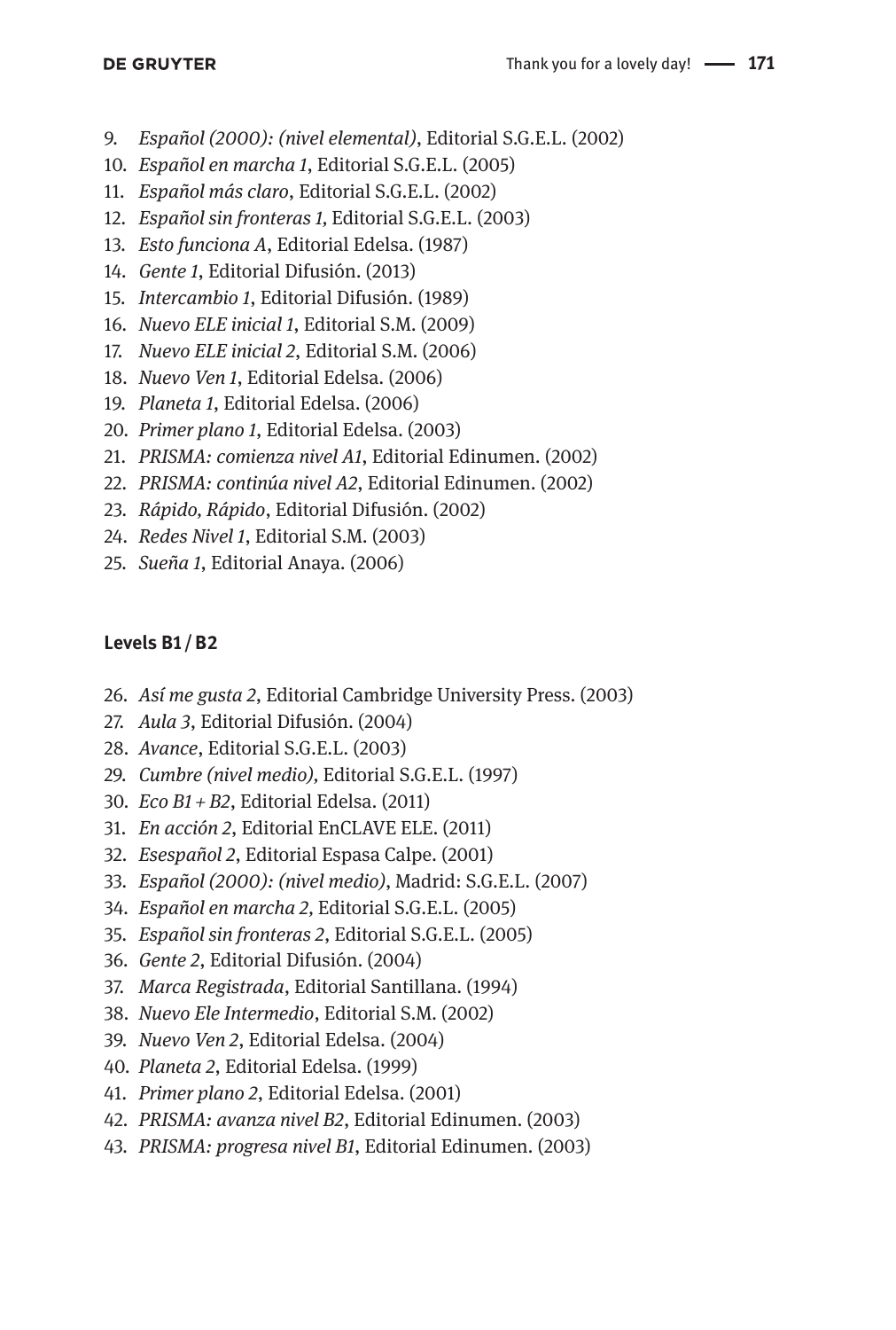- 44. *Redes Nivel 2*, Editorial S.M. (2006)
- 45. *Sueña 2*, Editorial Anaya. (2006)

#### **Levels C1 / C2**

- 46. *A fondo*, Editorial S.G.E.L. (2000)
- 47. *Abanico*, Editorial Difusión. (1995)
- 48. *Así me gusta 3*, Editorial Cambridge University Press. (2004)
- 49. *Aula 4*, Editorial Difusión. (2005)
- 50. *Cumbre (nivel superior)*, Editorial S.G.E.L. (1996)
- 51. *Esespañol 3*, Editorial Espasa Calpe. (2002)
- 52. *Español 2000 (nivel superior)*, Editorial S.G.E.L. (1996)
- 53. *Español en marcha 3*, Editorial S.G.E.L. (2006)
- 54. *Español sin fronteras 3*, Editorial S.G.E.L. (2005)
- 55. *Gente 3*, Editorial Difusión. (2005)
- 56. *Nuevo Ele Avanzado, Editorial S.M. (2014)*
- 57. *Nuevo Ven 3, Editorial Edelsa. (2006)*
- 58. *Planeta 3, Editorial Edelsa. (2000)*
- 59. *Primer plano 3*, Editorial Edelsa. (2002)
- 60. *Primer plano 4*, Editorial Edelsa. (2003)
- 61. *PRISMA: consolida C1*, Editorial Edinumen. (2005)
- 62. *Redes Nivel 3*, Editorial S.M. (2010)
- 63. *Sueña 3*, Editorial Anaya. (2007)
- 64. *Sueña 4*, Editorial Anaya. (2007)

## **Bionota**

**Carlos de Pablos-Ortega** es licenciado en Filología Inglesa por la Universidad Complutense de Madrid (España). Posee un Máster en Lingüística Aplicada y es Doctor en Lingüística Aplicada por la Universidad Nebrija en Madrid (España). Es profesor titular de lengua española, lingüística y traducción en la Universidad de East Anglia en Norwich (Reino Unido) pero en este momento trabaja como profesor de lengua española y cine español en la Universidad de Sídney (Australia). También colabora como profesor de la asignatura de Pragmática y Sociolingüística en el Máster de Lingüística Aplicada de la Universidad Nebrija (Madrid, España). Su campo de investigación está relacionado con el estudio de los componentes pragmáticos desde un punto de vista contrastivo y su relación con la comunicación intercultural. Ha sido coautor del libro *Seamos Pragmáticos: Introducción a la pragmática española,* publicado por Yale University Press (2014) y ha publicado artículos de investigación en las revistas internacionales *Journal of Pragmatics* y *Pragmatics.*